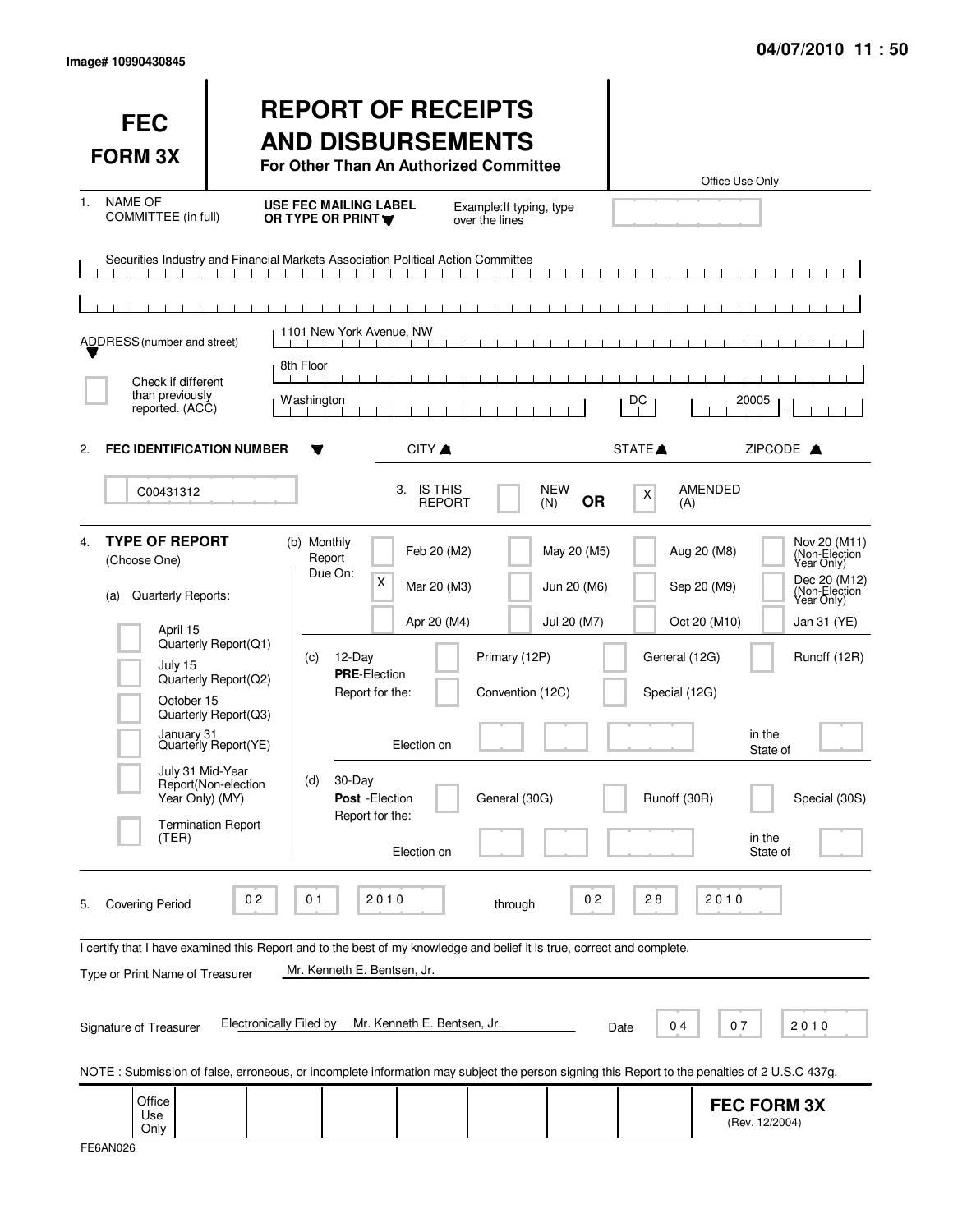**Image# 10990430846**

**SUMMARY PAGE OF RECEIPTS AND DISBURSEMENTS**

FEC **Form 3X** (Rev. 02/2003)

|    | Write or Type Committee Name<br>Securities Industry and Financial Markets Association Political Action Committee |                                                     |                                                                             |  |  |  |  |  |  |
|----|------------------------------------------------------------------------------------------------------------------|-----------------------------------------------------|-----------------------------------------------------------------------------|--|--|--|--|--|--|
|    | M M<br>0 <sub>2</sub><br>Report Covering the Period:<br>From:                                                    | $Y'$ $Y'$ $Y$<br>D D<br>Y<br>2010<br>0 <sub>1</sub> | $D^{\bullet}D$<br>$Y$ $Y$ $Y$<br>M M<br>0 <sub>2</sub><br>2010<br>28<br>To: |  |  |  |  |  |  |
|    |                                                                                                                  | <b>COLUMN A</b><br><b>This Period</b>               | <b>COLUMN B</b><br><b>Calendar Year-to-Date</b>                             |  |  |  |  |  |  |
| 6. | Cash on Hand<br>(a)<br>$2010$ $\frac{y}{x}$ $\frac{y}{x}$<br>January 1                                           |                                                     | 111977.94                                                                   |  |  |  |  |  |  |
|    | Cash on Hand at<br>(b)<br>Begining of Reporting Period                                                           | 112734.14                                           |                                                                             |  |  |  |  |  |  |
|    | Total Receipts (from Line 19)<br>(c)                                                                             | 22080.09                                            | 38766.77                                                                    |  |  |  |  |  |  |
|    | Subtotal (add lines 6(b) and<br>(d)                                                                              |                                                     |                                                                             |  |  |  |  |  |  |
|    | 6(c) for Column A and Lines<br>$6(a)$ and $6(c)$ for Column B)                                                   | 134814.23                                           | 150744.71                                                                   |  |  |  |  |  |  |
| 7. | Total Disbursements (from Line 31)                                                                               | 16501.89                                            | 32432.37                                                                    |  |  |  |  |  |  |
| 8. | Cash on Hand at Close of<br><b>Reporting Period</b><br>(subtract Line 7 from Line 6(d))                          | 118312.34                                           | 118312.34                                                                   |  |  |  |  |  |  |
| 9. | Debts and Obligations owed<br>TO                                                                                 |                                                     |                                                                             |  |  |  |  |  |  |
|    | the committee (Itemize all on<br>Schedule C and/or Schedule D)                                                   | 0.00                                                |                                                                             |  |  |  |  |  |  |
|    | 10. Debts and Obligations owed<br>BY                                                                             |                                                     |                                                                             |  |  |  |  |  |  |
|    | the committee (Itemize all on<br>Schedule C and/or Schedule D)                                                   | 0.00                                                |                                                                             |  |  |  |  |  |  |

 $\boldsymbol{\mathsf{X}}$  This Committee has qualified as a multicandidate committee. (see FEC FORM 1M)

#### **For further information contact:**

Federal Election Commission 999 E street, NW Washington, DC 20463

Toll Free 800-424-9530 Local 202-694-1100

FE6AN026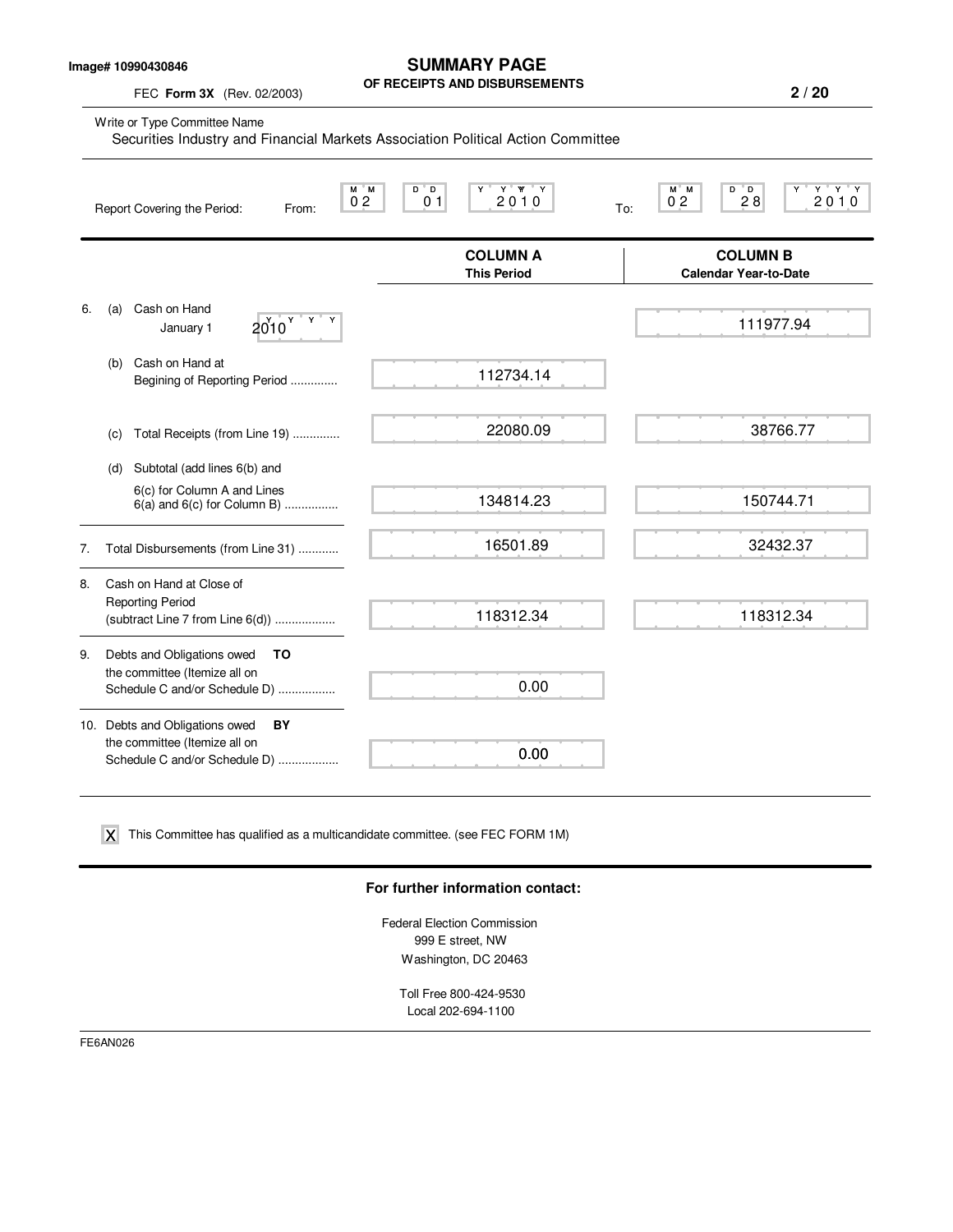### **Image# 10990430847**

# **DETAILED SUMMARY PAGE OF RECEIPTS**

FEC **Form 3X** (Rev. 06/2004)

Write or Type Committee Name

Securities Industry and Financial Markets Association Political Action Committee

|     | М<br>Report Covering the Period:<br>From:                                                          | D<br>ΪD.<br>Y W<br>M<br>Y<br>Ϋ́<br>2010<br>0 <sub>2</sub><br>01<br>To: | M M<br>D<br>ΓD.<br>Y Y<br>2010<br>28<br>02      |
|-----|----------------------------------------------------------------------------------------------------|------------------------------------------------------------------------|-------------------------------------------------|
|     | I. Receipts                                                                                        | <b>COLUMN A</b><br><b>Total This Period</b>                            | <b>COLUMN B</b><br><b>Calendar Year-to-Date</b> |
|     | 11. Contributions (other than loans) From:<br>Individuals/Persons Other<br>(a)                     |                                                                        |                                                 |
|     | <b>Than Political Committees</b><br>Itemized (use Schedule A)<br>(i)                               | 15577.20                                                               | 26019.55                                        |
|     |                                                                                                    | 1001.00                                                                | 6814.85                                         |
|     | (iii) TOTAL (add                                                                                   | 16578.20                                                               | 32834.40                                        |
|     | Political Party Committees<br>(b)                                                                  | 0.00                                                                   | 0.00                                            |
|     | <b>Other Political Committees</b><br>(c)<br><b>Total Contributions (add Lines</b><br>(d)           | 5000.00                                                                | 5000.00                                         |
|     | $11(a)(iii),(b)$ and $(c)$ ) (Carry<br>Totals to Line 33, page 5)<br>₱                             | 21578.20                                                               | 37834.40                                        |
|     | 12. Transfers From Affiliated/Other                                                                | 0.00                                                                   | 0.00                                            |
|     |                                                                                                    | 0.00                                                                   | 0.00                                            |
|     | 14. Loan Repayments Received<br>15. Offsets To Operating Expenditures                              | 0.00                                                                   | 0.00                                            |
|     | (Refunds, Rebates, etc.)<br>(Carry Totals to Line 37, page 5)<br>16. Refunds of Contributions Made | 501.89                                                                 | 932.37                                          |
|     | to Federal candidates and Other                                                                    | 0.00                                                                   | 0.00                                            |
|     | 17. Other Federal Receipts                                                                         | 0.00                                                                   | 0.00                                            |
| 18. | Transfers from Non-Federal and Levin Funds                                                         |                                                                        |                                                 |
|     | (a) Non-Federal Account<br>(from Schedule H3)                                                      | 0.00                                                                   | 0.00                                            |
|     | (b) Levin Funds (from Schedule H5)                                                                 | 0.00                                                                   | 0.00                                            |
|     | (c) Total Transfer (add 18(a) and 18(b)).                                                          | 0.00                                                                   | 0.00                                            |
|     | 19. Total Receipts (add Lines 11(d),<br>12, 13, 14, 15, 16, 17, and 18(c))                         | 22080.09                                                               | 38766.77                                        |
|     | 20. Total Federal Receipts<br>(subtract Line 18(c) from Line 19)                                   | 22080.09                                                               | 38766.77                                        |

FE6AN026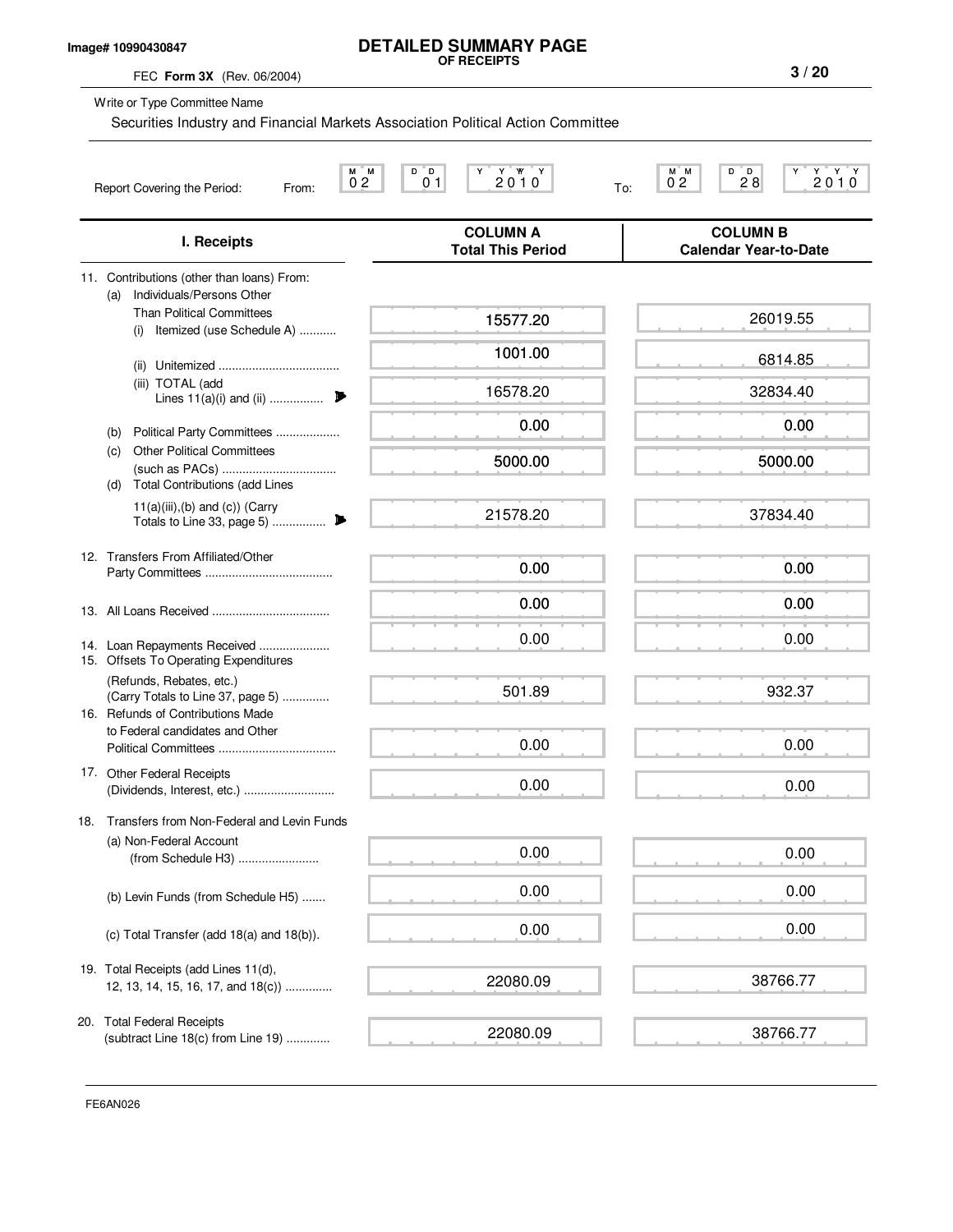#### **Image# 10990430848**

## **DETAILED SUMMARY PAGE**

|     | FEC Form 3X (Rev. 02/2003)                                                                        | of Disbursements                            | 4/20                                            |
|-----|---------------------------------------------------------------------------------------------------|---------------------------------------------|-------------------------------------------------|
|     | <b>II. DISBURSEMENTS</b>                                                                          | <b>COLUMN A</b><br><b>Total This Period</b> | <b>COLUMN B</b><br><b>Calendar Year-to-Date</b> |
|     | 21. Operating Expenditures:                                                                       |                                             |                                                 |
|     | Shared Federal/Non-Federal<br>(a)<br>Activity (from Schedule H4)<br>(i)                           | 0.00                                        | 0.00                                            |
|     | Non-Federal Share<br>(ii)                                                                         | 0.00                                        | 0.00                                            |
|     | <b>Other Federal Operating</b><br>(b)                                                             |                                             |                                                 |
|     |                                                                                                   | 501.89                                      | 932.37                                          |
|     | (c) Total Operating Expenditures<br>(add 21(a)(i), (a)(ii) and (b))                               | 501.89                                      | 932.37                                          |
|     | 22. Transfers to Affiliated/Other Party                                                           |                                             |                                                 |
|     | 23. Contributions to                                                                              | 0.00                                        | 0.00                                            |
|     | Federal Candidates/Committees<br>and Other Political Committees                                   | 16000.00                                    | 31500.00                                        |
|     | 24. Independent Expenditure                                                                       | 0.00                                        | 0.00                                            |
|     | 25. Coordinated Expenditures Made by Party                                                        |                                             |                                                 |
|     |                                                                                                   | 0.00                                        | 0.00                                            |
|     | 26. Loan Repayments Made                                                                          | 0.00                                        | 0.00                                            |
|     |                                                                                                   | 0.00                                        | 0.00                                            |
|     | 28. Refunds of Contributions To:<br>Individuals/Persons Other<br>(a)<br>Than Political Committees | 0.00                                        | 0.00                                            |
|     | <b>Political Party Committees</b><br>(b)                                                          | 0.00                                        | 0.00                                            |
|     | <b>Other Political Committees</b><br>(C)                                                          |                                             |                                                 |
|     | <b>Total Contribution Refunds</b>                                                                 | 0.00                                        | 0.00                                            |
|     | (d)<br>(add Lines 28(a), (b), and (c))                                                            | 0.00                                        | 0.00                                            |
| 29. |                                                                                                   | 0.00                                        | 0.00                                            |
|     | 30. Federal Election Activity (2 U.S.C 431(20))<br>(a) Shared Federal Election Activity           |                                             |                                                 |
|     | (from Schedule H6)<br>(i) Federal Share                                                           | 0.00                                        | 0.00                                            |
|     | (ii) "Levin" Share                                                                                | 0.00                                        | 0.00                                            |
|     | (b) Federal Election Activity Paid Entirely<br>With Federal Funds                                 | 0.00                                        | 0.00                                            |
|     | (c) Total Federal Election Activity (add<br>Lines $30(a)(i)$ , $30(a)(ii)$ and $30(b)$ )          | 0.00                                        | 0.00                                            |
| 31. | Total Disbursements (add Lines 21(c), 22,<br>23, 24, 25, 26, 27, 28(d), 29 and 30(c))             | 16501.89                                    | 32432.37                                        |
|     |                                                                                                   |                                             |                                                 |
| 32. | <b>Total Federal Disbursements</b>                                                                |                                             |                                                 |
|     | (subtract Line $21(a)(ii)$ and Line $30(a)(ii)$<br>from Line 31)                                  | 16501.89                                    | 32432.37                                        |
|     |                                                                                                   |                                             |                                                 |

FE6AN026

a a

 $\equiv$ 

 $\leftarrow$ 

 $\leftarrow$ 

 $\equiv$ 

 $\equiv$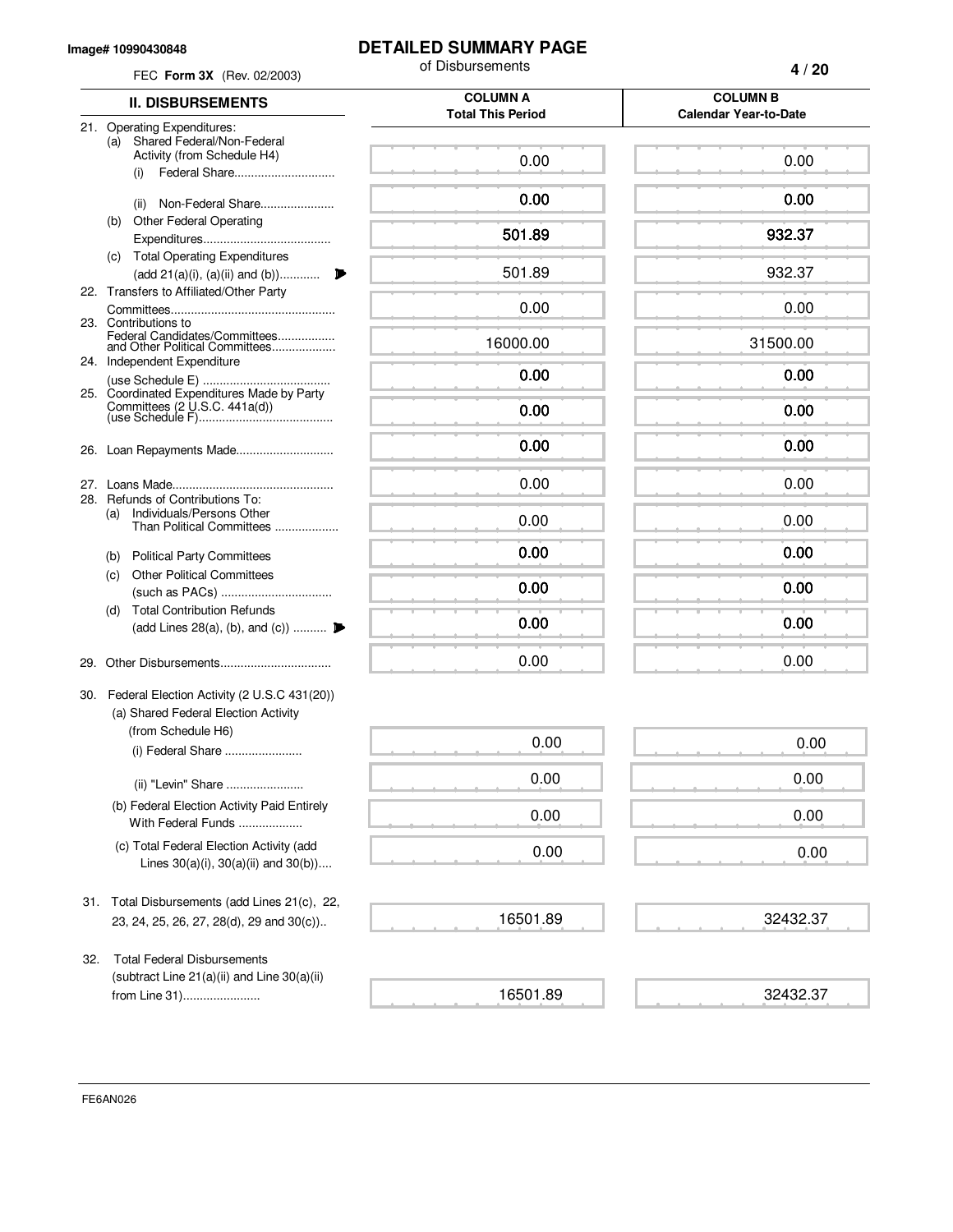l,

## **DETAILED SUMMARY PAGE**

of Disbursements FEC **Form 3X** (Rev. 02/2003)

**5 / 20**

|     | III. Net Contributions/Operating<br><b>Expenditures</b>                                | <b>COLUMN A</b><br><b>Total This Period</b> | <b>COLUMN B</b><br><b>Calendar Year-to-Date</b> |
|-----|----------------------------------------------------------------------------------------|---------------------------------------------|-------------------------------------------------|
| 33. | Total Contributions (other than loans)                                                 | 21578.20                                    | 37834.40                                        |
| 34. | <b>Total Contribution Refunds</b>                                                      | 0.00                                        | 0.00                                            |
| 35. | Net Contributions (other than loans)<br>(subtract Line 34 from Line 33)                | 21578.20                                    | 37834.40                                        |
| 36. | <b>Total Federal Operating Expenditures</b><br>(add Line $21(a)(i)$ and Line $21(b)$ ) | 501.89                                      | 932.37                                          |
| 37. | Offsets to Operating Expenditures<br>(from Line 15, page 3)                            | 501.89                                      | 932.37                                          |
| 38. | Net Operating Expenditures<br>(subtract Line 37 from Line 36)                          | 0.00                                        | 0.00                                            |

FE6AN026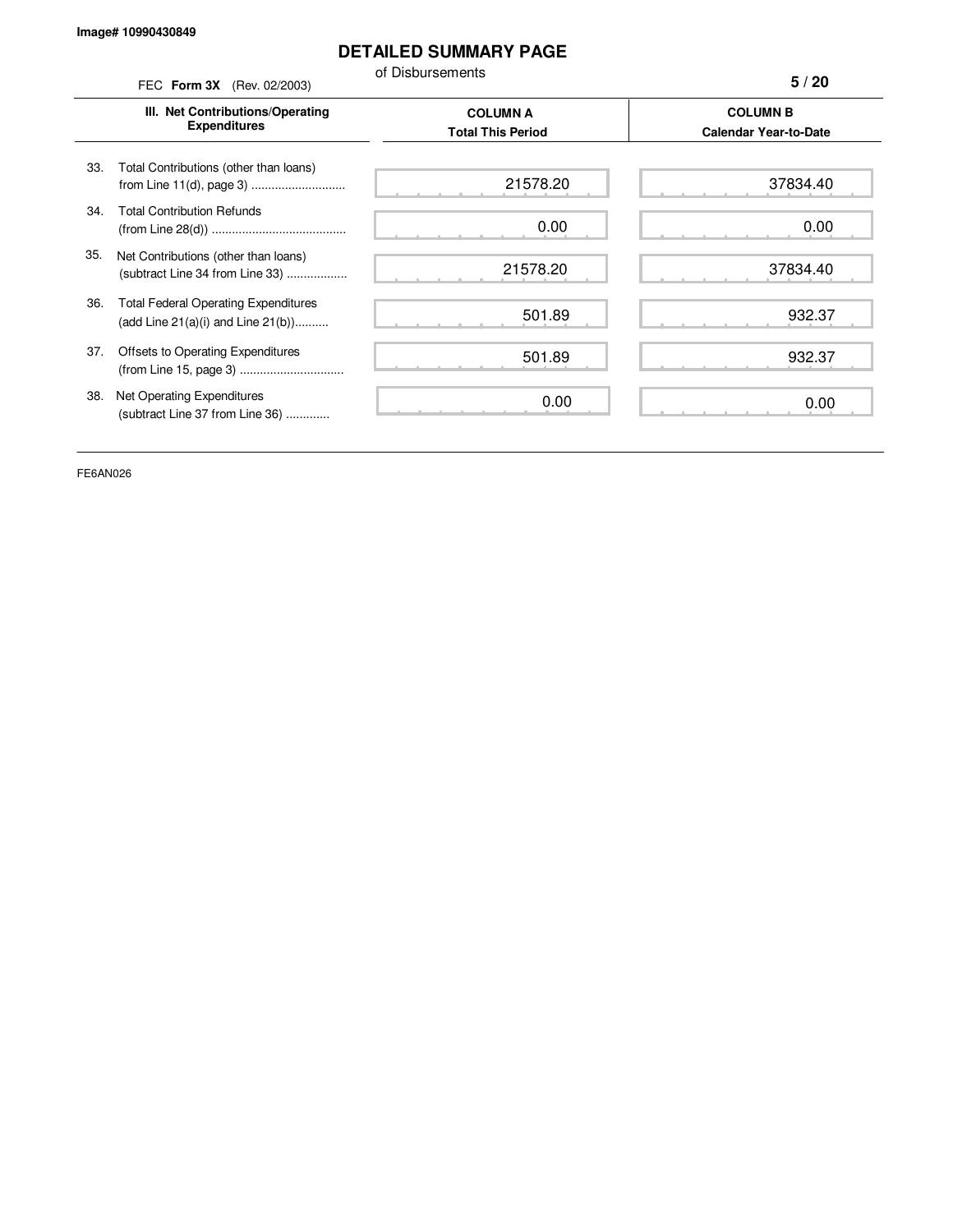|    | <b>SCHEDULE A (FEC Form 3X)</b><br><b>ITEMIZED RECEIPTS</b>                                                                                                                                                                                                                                                            | Use separate schedule(s)<br>for each category of the<br><b>Detailed Summary Page</b> | PAGE 6/20<br>FOR LINE NUMBER:<br>(check only one)<br>X<br>11a<br>11 <sub>b</sub><br>11c<br>12<br>15<br>13<br>14<br>16<br>17              |  |  |  |
|----|------------------------------------------------------------------------------------------------------------------------------------------------------------------------------------------------------------------------------------------------------------------------------------------------------------------------|--------------------------------------------------------------------------------------|------------------------------------------------------------------------------------------------------------------------------------------|--|--|--|
|    | Any information copied from such Reports and Statements may not be sold or used by any person for the purpose of soliciting contributions<br>or for commercial purposes, other than using the name and address of any political committee to solicit contributions from such committee.<br>NAME OF COMMITTEE (In Full) |                                                                                      |                                                                                                                                          |  |  |  |
|    |                                                                                                                                                                                                                                                                                                                        | Securities Industry and Financial Markets Association Political Action Committee     |                                                                                                                                          |  |  |  |
| А. | Full Name (Last, First, Middle Initial)<br>Mr. Michael F. Imhoff                                                                                                                                                                                                                                                       |                                                                                      | Date of Receipt                                                                                                                          |  |  |  |
|    | Mailing Address 2075 Cherryville Road                                                                                                                                                                                                                                                                                  |                                                                                      | $M$ $M$ /<br>$\overline{\mathsf{D}}$<br>$\overline{D}$ /<br>Y<br>$Y \cup Y \cup Y$<br>2010<br>0 <sub>2</sub><br>01                       |  |  |  |
|    | City                                                                                                                                                                                                                                                                                                                   | Zip Code<br><b>State</b>                                                             | Transaction ID: 17966097                                                                                                                 |  |  |  |
|    | Greenwood Village                                                                                                                                                                                                                                                                                                      | CO<br>80121-1508                                                                     | Amount of Each Receipt this Period                                                                                                       |  |  |  |
|    | FEC ID number of contributing<br>federal political committee.                                                                                                                                                                                                                                                          | C                                                                                    | 500.00                                                                                                                                   |  |  |  |
|    | Name of Employer<br>Stifel, Nicolaus & Compan-<br>y, Incorporat                                                                                                                                                                                                                                                        | Occupation<br><b>Managing Director</b>                                               |                                                                                                                                          |  |  |  |
|    | Receipt For:                                                                                                                                                                                                                                                                                                           | Aggregate Year-to-Date                                                               |                                                                                                                                          |  |  |  |
|    | General<br>Primary<br>Other (specify) $\blacktriangledown$                                                                                                                                                                                                                                                             | 500.00                                                                               | Contribution                                                                                                                             |  |  |  |
| В. | Full Name (Last, First, Middle Initial)<br>Ms. Loren Bushkar                                                                                                                                                                                                                                                           |                                                                                      | Date of Receipt                                                                                                                          |  |  |  |
|    | <b>Mailing Address</b><br>141 E. 89th Street<br>Apt. 9H                                                                                                                                                                                                                                                                |                                                                                      | $Y - Y - Y$<br>$M$ $M$<br>D<br>$\overline{D}$<br>0 <sub>2</sub><br>2010<br>01                                                            |  |  |  |
|    | City                                                                                                                                                                                                                                                                                                                   | Zip Code<br>State                                                                    | Transaction ID: 17966099                                                                                                                 |  |  |  |
|    | New York<br>FEC ID number of contributing<br>federal political committee.                                                                                                                                                                                                                                              | <b>NY</b><br>10128-2318<br>C                                                         | Amount of Each Receipt this Period<br>1000.00                                                                                            |  |  |  |
|    | Name of Employer<br>Securities Industry and<br><b>Financial Mark</b>                                                                                                                                                                                                                                                   | Occupation<br><b>Vice President</b>                                                  |                                                                                                                                          |  |  |  |
|    | Receipt For:<br>Primary<br>General<br>Other (specify) $\blacktriangledown$                                                                                                                                                                                                                                             | Aggregate Year-to-Date<br>1000.00                                                    | Contribution                                                                                                                             |  |  |  |
| C. | Full Name (Last, First, Middle Initial)<br>Mr. Thomas M. Joyce                                                                                                                                                                                                                                                         |                                                                                      | Date of Receipt                                                                                                                          |  |  |  |
|    | Mailing Address 142 Goodwives River Road                                                                                                                                                                                                                                                                               |                                                                                      | $\mathsf{Y} \dashv \mathsf{Y} \dashv \mathsf{Y}$<br>D<br>$\blacksquare$<br>$Y$ <sup>U</sup><br>$M$ $M$ /<br>0 <sub>2</sub><br>2010<br>16 |  |  |  |
|    | City                                                                                                                                                                                                                                                                                                                   | Zip Code<br>State                                                                    | Transaction ID: 18006890                                                                                                                 |  |  |  |
|    | Darien                                                                                                                                                                                                                                                                                                                 | <b>CT</b><br>06820-5807                                                              | Amount of Each Receipt this Period                                                                                                       |  |  |  |
|    | FEC ID number of contributing<br>federal political committee.                                                                                                                                                                                                                                                          | C                                                                                    | 5000.00                                                                                                                                  |  |  |  |
|    | Name of Employer<br>Knight Capital Group                                                                                                                                                                                                                                                                               | Occupation<br>Chairman and CEO                                                       |                                                                                                                                          |  |  |  |
|    | Receipt For:<br>Primary<br>General<br>Other (specify) $\blacktriangledown$                                                                                                                                                                                                                                             | Aggregate Year-to-Date<br>5000.00                                                    | Contribution                                                                                                                             |  |  |  |
|    |                                                                                                                                                                                                                                                                                                                        |                                                                                      | 6500.00                                                                                                                                  |  |  |  |
|    |                                                                                                                                                                                                                                                                                                                        |                                                                                      |                                                                                                                                          |  |  |  |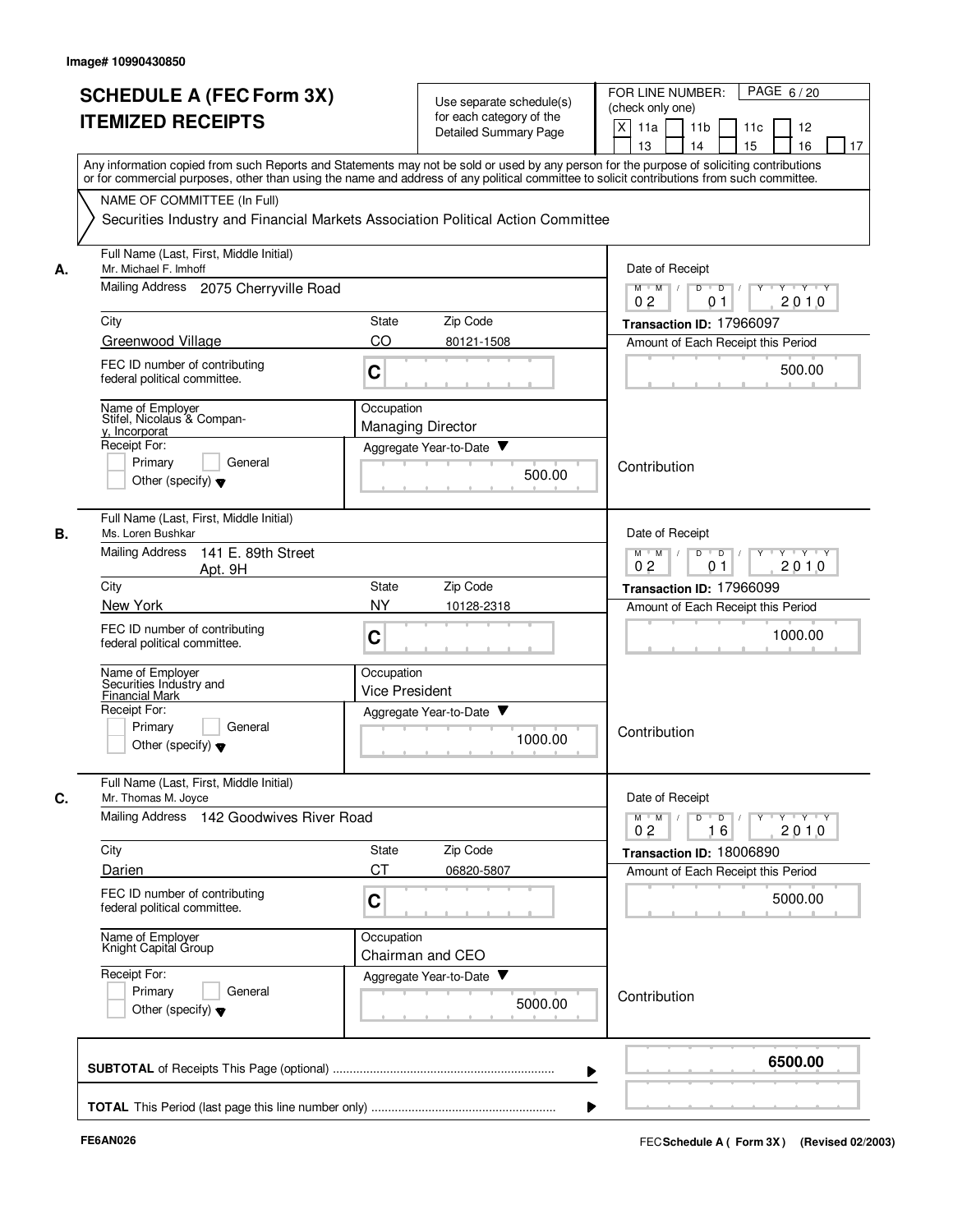|    | <b>SCHEDULE A (FEC Form 3X)</b><br><b>ITEMIZED RECEIPTS</b>                                                                                                                                                                                                                             |                         | Use separate schedule(s)<br>for each category of the | PAGE 7/20<br>FOR LINE NUMBER:<br>(check only one)<br>X<br>11a<br>11 <sub>b</sub><br>11c<br>12                                                           |  |  |  |
|----|-----------------------------------------------------------------------------------------------------------------------------------------------------------------------------------------------------------------------------------------------------------------------------------------|-------------------------|------------------------------------------------------|---------------------------------------------------------------------------------------------------------------------------------------------------------|--|--|--|
|    |                                                                                                                                                                                                                                                                                         |                         | Detailed Summary Page                                | 16<br>13<br>14<br>15<br>17                                                                                                                              |  |  |  |
|    | Any information copied from such Reports and Statements may not be sold or used by any person for the purpose of soliciting contributions<br>or for commercial purposes, other than using the name and address of any political committee to solicit contributions from such committee. |                         |                                                      |                                                                                                                                                         |  |  |  |
|    | NAME OF COMMITTEE (In Full)                                                                                                                                                                                                                                                             |                         |                                                      |                                                                                                                                                         |  |  |  |
|    | Securities Industry and Financial Markets Association Political Action Committee                                                                                                                                                                                                        |                         |                                                      |                                                                                                                                                         |  |  |  |
| А. | Full Name (Last, First, Middle Initial)<br>Mr. William E. Dwyer, III                                                                                                                                                                                                                    | Date of Receipt         |                                                      |                                                                                                                                                         |  |  |  |
|    | Mailing Address 9 Gina Way                                                                                                                                                                                                                                                              |                         |                                                      | $M$ $M$ /<br>$\overline{D}$<br>$\blacksquare$ $\blacksquare$ $\blacksquare$ $\blacksquare$<br>Y Y Y Y<br>$\overline{Y}$<br>2010<br>0 <sub>2</sub><br>16 |  |  |  |
|    | City                                                                                                                                                                                                                                                                                    | State                   | Zip Code                                             | Transaction ID: 18006893                                                                                                                                |  |  |  |
|    | Boxford                                                                                                                                                                                                                                                                                 | MA                      | 01921-2732                                           | Amount of Each Receipt this Period                                                                                                                      |  |  |  |
|    | FEC ID number of contributing<br>federal political committee.                                                                                                                                                                                                                           | C                       |                                                      | 5000.00                                                                                                                                                 |  |  |  |
|    | Name of Employer<br>LPL Financial                                                                                                                                                                                                                                                       | Occupation<br>President |                                                      |                                                                                                                                                         |  |  |  |
|    | Receipt For:                                                                                                                                                                                                                                                                            |                         | Aggregate Year-to-Date                               |                                                                                                                                                         |  |  |  |
|    | Primary<br>General<br>Other (specify) $\blacktriangledown$                                                                                                                                                                                                                              |                         | 5000.00                                              | Contribution                                                                                                                                            |  |  |  |
| В. | Full Name (Last, First, Middle Initial)<br>Mr. Christopher R. Wilkinson                                                                                                                                                                                                                 |                         |                                                      | Date of Receipt                                                                                                                                         |  |  |  |
|    | Mailing Address 26 Warren Ave                                                                                                                                                                                                                                                           |                         |                                                      | $M$ $M$<br>D<br>D<br>Y "Y "Y<br>18<br>2010<br>02                                                                                                        |  |  |  |
|    | City                                                                                                                                                                                                                                                                                    | <b>State</b>            | Zip Code                                             | Transaction ID: 18008455                                                                                                                                |  |  |  |
|    | Plymouth                                                                                                                                                                                                                                                                                | MA                      | 02360-2444                                           | Amount of Each Receipt this Period                                                                                                                      |  |  |  |
|    | FEC ID number of contributing<br>federal political committee.                                                                                                                                                                                                                           | C                       |                                                      | 250.00                                                                                                                                                  |  |  |  |
|    | Name of Employer<br>Janney Montgomery Scott<br>LLC                                                                                                                                                                                                                                      | Occupation              | Senior V.P., Regional Manager                        |                                                                                                                                                         |  |  |  |
|    | Receipt For:                                                                                                                                                                                                                                                                            |                         | Aggregate Year-to-Date                               |                                                                                                                                                         |  |  |  |
|    | Primary<br>General<br>Other (specify) $\blacktriangledown$                                                                                                                                                                                                                              |                         | 250.00                                               | Contribution                                                                                                                                            |  |  |  |
| С. | Full Name (Last, First, Middle Initial)<br>Mr. Christopher J. Munafo                                                                                                                                                                                                                    |                         |                                                      | Date of Receipt                                                                                                                                         |  |  |  |
|    | Mailing Address 123 Westmont Ave                                                                                                                                                                                                                                                        |                         |                                                      | $\mathbf{Y} \perp \mathbf{A} \perp \mathbf{A}$<br>$D$ $D$ $I$<br>$\Gamma Y$<br>$M$ M<br>2010<br>0 <sub>2</sub><br>18                                    |  |  |  |
|    | City                                                                                                                                                                                                                                                                                    | State                   | Zip Code                                             | Transaction ID: 18008456                                                                                                                                |  |  |  |
|    | Haddonfield                                                                                                                                                                                                                                                                             | <b>NJ</b>               | 08033-2318                                           | Amount of Each Receipt this Period                                                                                                                      |  |  |  |
|    | FEC ID number of contributing<br>federal political committee.                                                                                                                                                                                                                           | C                       |                                                      | 500.00                                                                                                                                                  |  |  |  |
|    | Name of Employer<br>Janney Montgomery Scott<br>LLC                                                                                                                                                                                                                                      | Occupation              | SVP/Director Private Client Group Adm                |                                                                                                                                                         |  |  |  |
|    | Receipt For:                                                                                                                                                                                                                                                                            |                         | Aggregate Year-to-Date                               |                                                                                                                                                         |  |  |  |
|    | Primary<br>General<br>Other (specify) $\blacktriangledown$                                                                                                                                                                                                                              |                         | 500.00                                               | Contribution                                                                                                                                            |  |  |  |
|    |                                                                                                                                                                                                                                                                                         |                         |                                                      | 5750.00                                                                                                                                                 |  |  |  |
|    |                                                                                                                                                                                                                                                                                         |                         |                                                      |                                                                                                                                                         |  |  |  |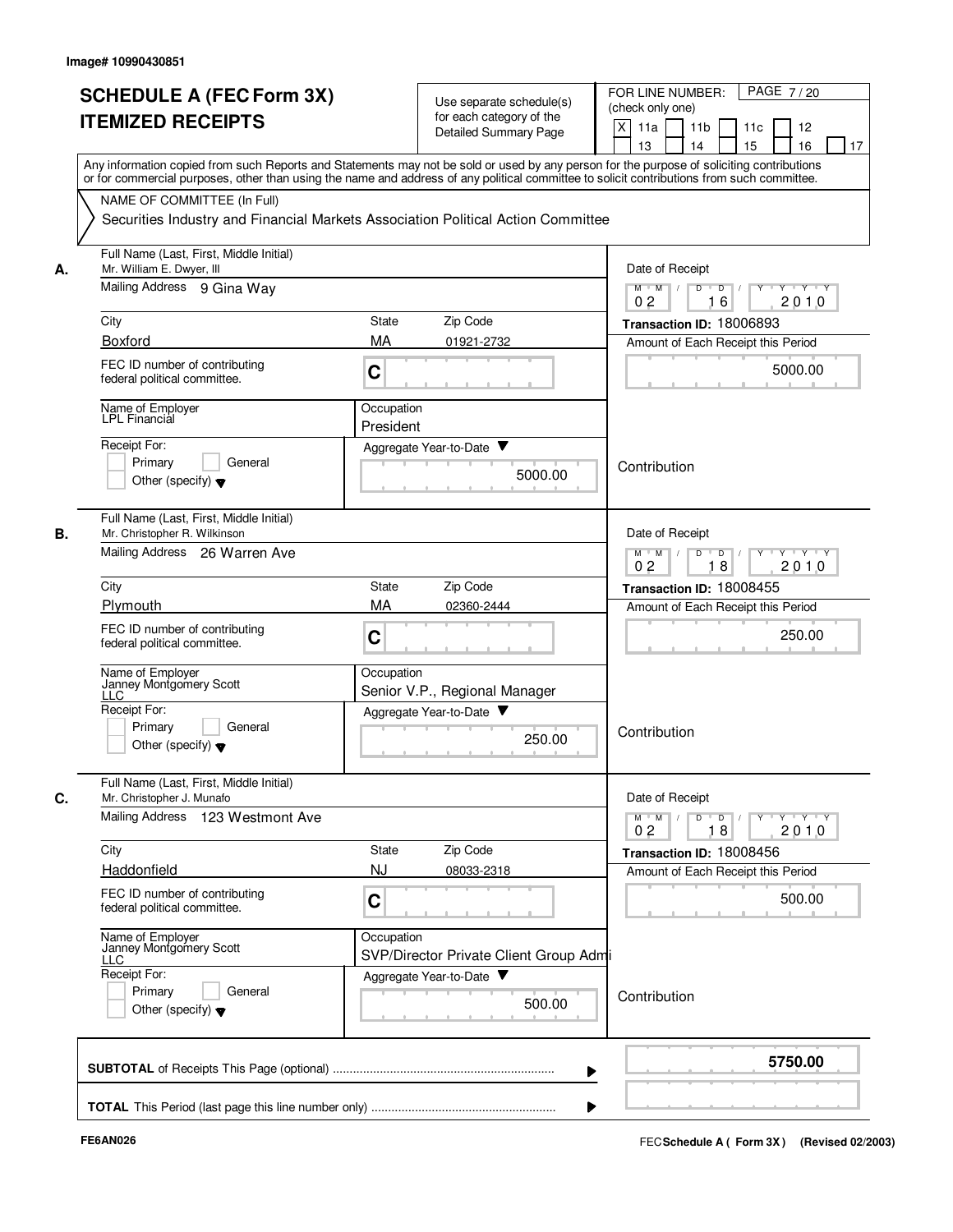|    | <b>SCHEDULE A (FEC Form 3X)</b><br><b>ITEMIZED RECEIPTS</b>                                                                                                                                                                                                                             |                                        | Use separate schedule(s)<br>for each category of the | PAGE 8/20<br>FOR LINE NUMBER:<br>(check only one)                                                                                |
|----|-----------------------------------------------------------------------------------------------------------------------------------------------------------------------------------------------------------------------------------------------------------------------------------------|----------------------------------------|------------------------------------------------------|----------------------------------------------------------------------------------------------------------------------------------|
|    |                                                                                                                                                                                                                                                                                         |                                        | Detailed Summary Page                                | X<br>11a<br>11 <sub>b</sub><br>11c<br>12<br>13<br>14<br>15<br>16<br>17                                                           |
|    | Any information copied from such Reports and Statements may not be sold or used by any person for the purpose of soliciting contributions<br>or for commercial purposes, other than using the name and address of any political committee to solicit contributions from such committee. |                                        |                                                      |                                                                                                                                  |
|    | NAME OF COMMITTEE (In Full)                                                                                                                                                                                                                                                             |                                        |                                                      |                                                                                                                                  |
|    | Securities Industry and Financial Markets Association Political Action Committee                                                                                                                                                                                                        |                                        |                                                      |                                                                                                                                  |
| А. | Full Name (Last, First, Middle Initial)<br>Mr. Timothy C. Scheve                                                                                                                                                                                                                        |                                        |                                                      | Date of Receipt                                                                                                                  |
|    | Mailing Address 410 South 21st Street                                                                                                                                                                                                                                                   |                                        |                                                      | $M$ M<br>$\mathcal{L}$<br>D<br>$\overline{D}$<br>$Y + Y + Y$<br>18<br>2010<br>02                                                 |
|    | City                                                                                                                                                                                                                                                                                    | State                                  | Zip Code                                             | Transaction ID: 18008623                                                                                                         |
|    | Philadelphia                                                                                                                                                                                                                                                                            | PA                                     | 19146-1239                                           | Amount of Each Receipt this Period                                                                                               |
|    | FEC ID number of contributing<br>federal political committee.                                                                                                                                                                                                                           | C                                      |                                                      | 1000.00                                                                                                                          |
|    | Name of Employer<br>Janney Montgomery Scott<br><b>LLC</b>                                                                                                                                                                                                                               | Occupation<br>President and CEO        |                                                      |                                                                                                                                  |
|    | Receipt For:                                                                                                                                                                                                                                                                            |                                        | Aggregate Year-to-Date                               |                                                                                                                                  |
|    | Primary<br>General<br>Other (specify) $\blacktriangledown$                                                                                                                                                                                                                              |                                        | 1000.00                                              | Contribution                                                                                                                     |
|    | Full Name (Last, First, Middle Initial)<br>Mr. Scott Aschoff                                                                                                                                                                                                                            |                                        |                                                      | Date of Receipt                                                                                                                  |
|    | Mailing Address<br>621 Chester Ave                                                                                                                                                                                                                                                      |                                        |                                                      | $Y \vdash Y \vdash Y$<br>$M$ $M$<br>D<br>$\overline{D}$<br>$Y$ <sup>U</sup><br>23<br>0 <sub>2</sub><br>2010                      |
|    | City                                                                                                                                                                                                                                                                                    | State                                  | Zip Code                                             | Transaction ID: 18012314                                                                                                         |
|    | Moorestown                                                                                                                                                                                                                                                                              | <b>NJ</b>                              | 08057-1901                                           | Amount of Each Receipt this Period                                                                                               |
|    | FEC ID number of contributing<br>federal political committee.                                                                                                                                                                                                                           | C                                      |                                                      | 500.00                                                                                                                           |
|    | Name of Employer<br>Janney Montgomery Scott<br><b>LLC</b>                                                                                                                                                                                                                               | Occupation                             | <b>Chief Operating Officer</b>                       |                                                                                                                                  |
|    | Receipt For:                                                                                                                                                                                                                                                                            |                                        | Aggregate Year-to-Date                               |                                                                                                                                  |
|    | Primary<br>General<br>Other (specify) $\blacktriangledown$                                                                                                                                                                                                                              |                                        | 500.00                                               | Contribution                                                                                                                     |
|    | Full Name (Last, First, Middle Initial)<br>Ms Elizabeth Varley                                                                                                                                                                                                                          |                                        |                                                      | Date of Receipt                                                                                                                  |
|    | Mailing Address 8424 Frost Way                                                                                                                                                                                                                                                          |                                        |                                                      | $\mathsf{Y} \dashv \mathsf{Y} \dashv \mathsf{Y}$<br>$M$ $M$<br>$\overline{D}$<br>$Y$ $\top$<br>D<br>0 <sub>2</sub><br>12<br>2010 |
|    | City                                                                                                                                                                                                                                                                                    | State                                  | Zip Code                                             | Transaction ID: 18012788                                                                                                         |
|    | Annandale                                                                                                                                                                                                                                                                               | VA                                     | 22003-2221                                           | Amount of Each Receipt this Period                                                                                               |
|    | FEC ID number of contributing<br>federal political committee.                                                                                                                                                                                                                           | C                                      |                                                      | 96.20                                                                                                                            |
|    | Name of Employer<br>Securities Industry and<br><b>Financial Mark</b>                                                                                                                                                                                                                    | Occupation<br><b>Managing Director</b> |                                                      |                                                                                                                                  |
|    | Receipt For:                                                                                                                                                                                                                                                                            |                                        | Aggregate Year-to-Date                               |                                                                                                                                  |
|    | Primary<br>General<br>Other (specify) $\blacktriangledown$                                                                                                                                                                                                                              |                                        | 288.60                                               | Contribution                                                                                                                     |
|    |                                                                                                                                                                                                                                                                                         |                                        |                                                      | 1596.20                                                                                                                          |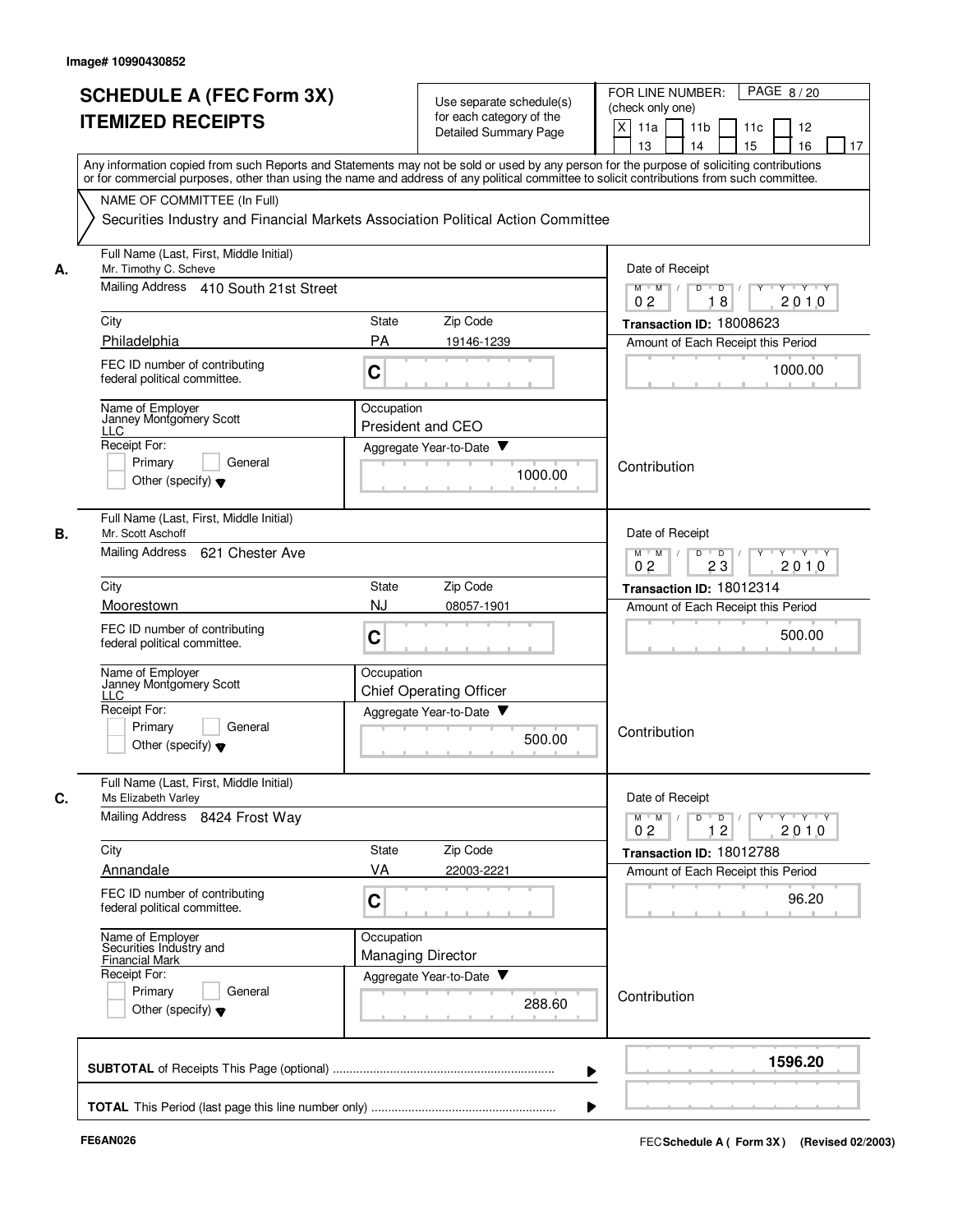|    |                                                                                                                                                                                                                                                                                         |                           |                                 | PAGE 9/20<br>FOR LINE NUMBER:                                                                                                   |
|----|-----------------------------------------------------------------------------------------------------------------------------------------------------------------------------------------------------------------------------------------------------------------------------------------|---------------------------|---------------------------------|---------------------------------------------------------------------------------------------------------------------------------|
|    | <b>SCHEDULE A (FEC Form 3X)</b>                                                                                                                                                                                                                                                         |                           | Use separate schedule(s)        | (check only one)                                                                                                                |
|    | <b>ITEMIZED RECEIPTS</b>                                                                                                                                                                                                                                                                |                           | for each category of the        | $\times$<br>11a<br>11 <sub>b</sub><br>11c<br>12                                                                                 |
|    |                                                                                                                                                                                                                                                                                         |                           | <b>Detailed Summary Page</b>    | 16<br>13<br>14<br>15<br>17                                                                                                      |
|    | Any information copied from such Reports and Statements may not be sold or used by any person for the purpose of soliciting contributions<br>or for commercial purposes, other than using the name and address of any political committee to solicit contributions from such committee. |                           |                                 |                                                                                                                                 |
|    | NAME OF COMMITTEE (In Full)                                                                                                                                                                                                                                                             |                           |                                 |                                                                                                                                 |
|    | Securities Industry and Financial Markets Association Political Action Committee                                                                                                                                                                                                        |                           |                                 |                                                                                                                                 |
| А. | Full Name (Last, First, Middle Initial)<br>Ms. Margaret Simmons                                                                                                                                                                                                                         | Date of Receipt           |                                 |                                                                                                                                 |
|    | Mailing Address<br>4743 Bradley Blvd.<br>Number 304                                                                                                                                                                                                                                     |                           |                                 | $M$ $M$ /<br>$D$ $D$ $1$<br>$\overline{Y}$ $\overline{Y}$ $\overline{Y}$<br>Y<br>0 <sub>2</sub><br>12<br>2010                   |
|    | City                                                                                                                                                                                                                                                                                    | State                     | Zip Code                        | Transaction ID: 18012790                                                                                                        |
|    | Chevy Chase                                                                                                                                                                                                                                                                             | <b>MD</b>                 | 20815                           | Amount of Each Receipt this Period                                                                                              |
|    | FEC ID number of contributing<br>federal political committee.                                                                                                                                                                                                                           | C                         |                                 | 96.20                                                                                                                           |
|    | Name of Employer<br>Securities Industry and                                                                                                                                                                                                                                             | Occupation                |                                 |                                                                                                                                 |
|    | <b>Financial Mark</b>                                                                                                                                                                                                                                                                   | <b>Mananging Director</b> |                                 |                                                                                                                                 |
|    | Receipt For:                                                                                                                                                                                                                                                                            | Aggregate Year-to-Date    |                                 |                                                                                                                                 |
|    | General<br>Primary<br>Other (specify) $\blacktriangledown$                                                                                                                                                                                                                              |                           | 288.60                          | Contribution                                                                                                                    |
| В. | Full Name (Last, First, Middle Initial)<br>Mr. Kenneth E. Bentsen, Jr.                                                                                                                                                                                                                  |                           |                                 | Date of Receipt                                                                                                                 |
|    | Mailing Address<br>1101 New York Ave, NW<br>8th Floor                                                                                                                                                                                                                                   |                           |                                 | D<br>$\Box$<br>$M$ $M$<br>$Y$ $Y$<br>12<br>2010<br>02                                                                           |
|    | City                                                                                                                                                                                                                                                                                    | State                     | Zip Code                        | Transaction ID: 18012798                                                                                                        |
|    | Washington                                                                                                                                                                                                                                                                              | DC                        | 20005-4269                      | Amount of Each Receipt this Period                                                                                              |
|    | FEC ID number of contributing<br>federal political committee.                                                                                                                                                                                                                           | C                         |                                 | 192.35                                                                                                                          |
|    | Name of Employer                                                                                                                                                                                                                                                                        | Occupation                |                                 |                                                                                                                                 |
|    | Securities Industry and<br><b>Financial Mark</b>                                                                                                                                                                                                                                        |                           | EVP, Public Policy and Advocacy |                                                                                                                                 |
|    | Receipt For:                                                                                                                                                                                                                                                                            | Aggregate Year-to-Date    |                                 |                                                                                                                                 |
|    | Primarv<br>General<br>Other (specify) $\blacktriangledown$                                                                                                                                                                                                                              |                           | 577.05                          | Contribution                                                                                                                    |
| С. | Full Name (Last, First, Middle Initial)<br>Mr. Carter McDowell                                                                                                                                                                                                                          |                           |                                 | Date of Receipt                                                                                                                 |
|    | <b>Mailing Address</b><br>1101 New York Ave, NW<br>8th Floor                                                                                                                                                                                                                            |                           |                                 | $\mathbf{Y} \perp \mathbf{Y} \perp \mathbf{Y}$<br>$D$ $D$ $/$<br>$M$ $M$ /<br>$Y$ <sup>-1</sup><br>2010<br>0 <sub>2</sub><br>12 |
|    | City                                                                                                                                                                                                                                                                                    | State                     | Zip Code                        | Transaction ID: 18012801                                                                                                        |
|    | Washington                                                                                                                                                                                                                                                                              | DC                        | 20005-4269                      | Amount of Each Receipt this Period                                                                                              |
|    | FEC ID number of contributing<br>federal political committee.                                                                                                                                                                                                                           | C                         |                                 | 100.00                                                                                                                          |
|    | Name of Employer<br>Securities Industry and                                                                                                                                                                                                                                             | Occupation                |                                 |                                                                                                                                 |
|    | <b>Financial Mark</b>                                                                                                                                                                                                                                                                   | Senior Managing Director  |                                 |                                                                                                                                 |
|    | Receipt For:                                                                                                                                                                                                                                                                            | Aggregate Year-to-Date    |                                 |                                                                                                                                 |
|    | Primary<br>General<br>Other (specify) $\blacktriangledown$                                                                                                                                                                                                                              |                           | 300.00                          | Contribution                                                                                                                    |
|    |                                                                                                                                                                                                                                                                                         |                           |                                 | 388.55                                                                                                                          |
|    |                                                                                                                                                                                                                                                                                         |                           |                                 |                                                                                                                                 |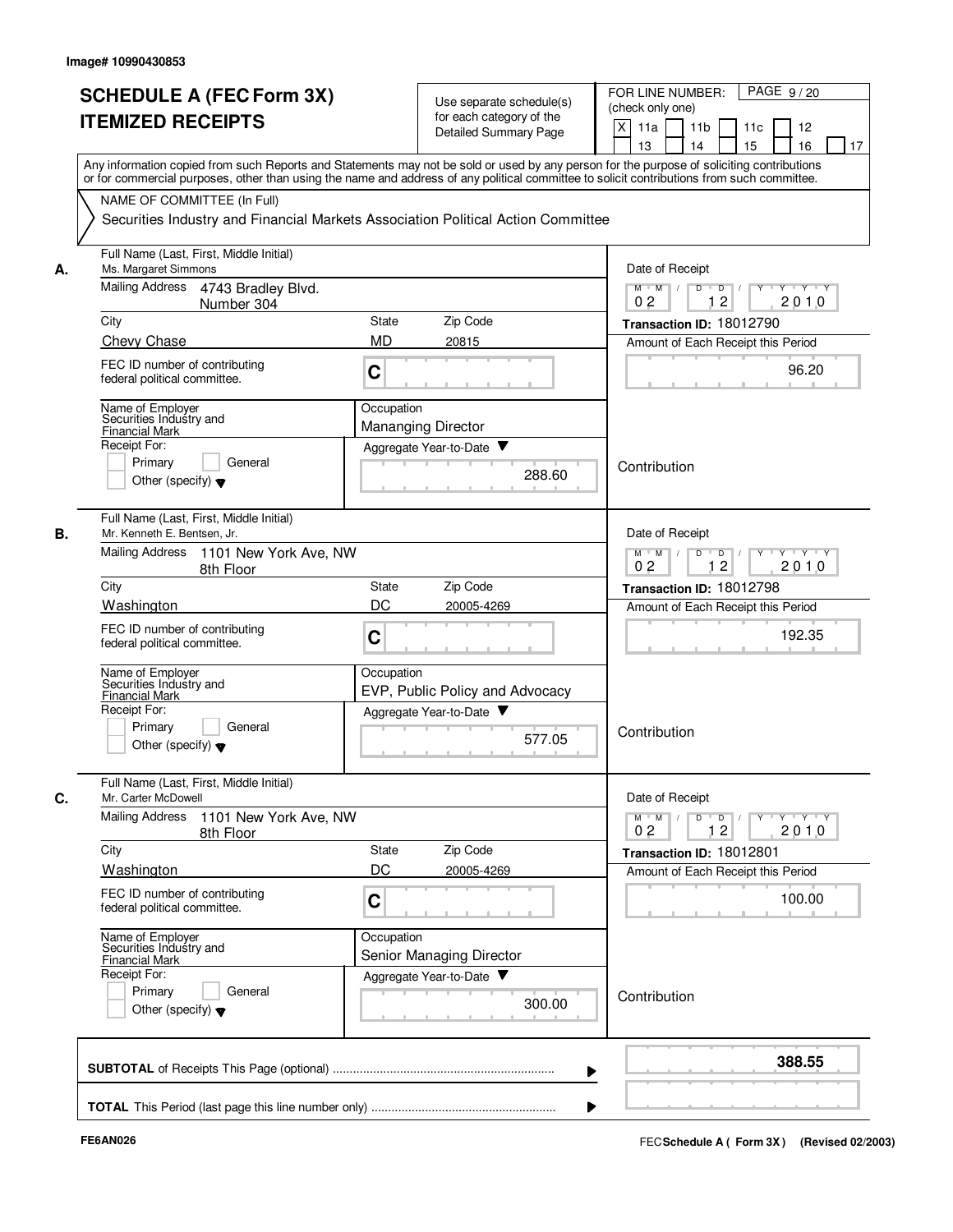|    | <b>SCHEDULE A (FEC Form 3X)</b><br><b>ITEMIZED RECEIPTS</b>    | Use separate schedule(s)<br>for each category of the<br><b>Detailed Summary Page</b>                                                                                                                                                                                                    | PAGE 10/20<br>FOR LINE NUMBER:<br>(check only one)<br>X<br>11a<br>11 <sub>b</sub><br>11c<br>12<br>15<br>13<br>14<br>16<br>17 |  |  |  |
|----|----------------------------------------------------------------|-----------------------------------------------------------------------------------------------------------------------------------------------------------------------------------------------------------------------------------------------------------------------------------------|------------------------------------------------------------------------------------------------------------------------------|--|--|--|
|    |                                                                | Any information copied from such Reports and Statements may not be sold or used by any person for the purpose of soliciting contributions<br>or for commercial purposes, other than using the name and address of any political committee to solicit contributions from such committee. |                                                                                                                              |  |  |  |
|    | NAME OF COMMITTEE (In Full)                                    |                                                                                                                                                                                                                                                                                         |                                                                                                                              |  |  |  |
|    |                                                                | Securities Industry and Financial Markets Association Political Action Committee                                                                                                                                                                                                        |                                                                                                                              |  |  |  |
| А. | Full Name (Last, First, Middle Initial)<br>Mr. Samuel C. Doyle |                                                                                                                                                                                                                                                                                         | Date of Receipt                                                                                                              |  |  |  |
|    | Mailing Address<br>1600 Broadway<br><b>Suite 1100</b>          |                                                                                                                                                                                                                                                                                         | $M$ $M$ /<br>D<br>$\overline{D}$ /<br>$Y$ <sup><math>\top</math></sup><br>$Y \cup Y \cup Y$<br>25<br>2010<br>0 <sub>2</sub>  |  |  |  |
|    | City                                                           | Zip Code<br><b>State</b>                                                                                                                                                                                                                                                                | Transaction ID: 18055242                                                                                                     |  |  |  |
|    | Denver                                                         | CO<br>80202-4922                                                                                                                                                                                                                                                                        | Amount of Each Receipt this Period                                                                                           |  |  |  |
|    | FEC ID number of contributing<br>federal political committee.  | C                                                                                                                                                                                                                                                                                       | 500.00                                                                                                                       |  |  |  |
|    | Name of Employer<br>D.A. Davidson & Company                    | Occupation<br>President, Fixed Income Capital Market                                                                                                                                                                                                                                    |                                                                                                                              |  |  |  |
|    | Receipt For:                                                   | Aggregate Year-to-Date                                                                                                                                                                                                                                                                  |                                                                                                                              |  |  |  |
|    | Primary<br>General<br>Other (specify) $\blacktriangledown$     | 500.00                                                                                                                                                                                                                                                                                  | Contribution                                                                                                                 |  |  |  |
| В. | Full Name (Last, First, Middle Initial)<br>Mr. Mark A. Froio   |                                                                                                                                                                                                                                                                                         | Date of Receipt                                                                                                              |  |  |  |
|    | Mailing Address<br>5330 90th Avenue SE                         |                                                                                                                                                                                                                                                                                         | $Y - Y - Y$<br>$M$ $M$<br>D<br>$\overline{D}$<br>0 <sub>2</sub><br>25<br>2010                                                |  |  |  |
|    | City                                                           | Zip Code<br>State                                                                                                                                                                                                                                                                       | Transaction ID: 18056426                                                                                                     |  |  |  |
|    | Mercer Island                                                  | <b>WA</b><br>98040-4714                                                                                                                                                                                                                                                                 | Amount of Each Receipt this Period                                                                                           |  |  |  |
|    | FEC ID number of contributing<br>federal political committee.  | C                                                                                                                                                                                                                                                                                       | 300.00                                                                                                                       |  |  |  |
|    | Name of Employer<br>D.A. Davidson & Company                    | Occupation<br><b>VP-Fixed Income</b>                                                                                                                                                                                                                                                    |                                                                                                                              |  |  |  |
|    | Receipt For:                                                   | Aggregate Year-to-Date                                                                                                                                                                                                                                                                  |                                                                                                                              |  |  |  |
|    | Primary<br>General<br>Other (specify) $\blacktriangledown$     | 300.00                                                                                                                                                                                                                                                                                  | Contribution                                                                                                                 |  |  |  |
| C. | Full Name (Last, First, Middle Initial)<br>Ms Elizabeth Varley |                                                                                                                                                                                                                                                                                         | Date of Receipt                                                                                                              |  |  |  |
|    | Mailing Address 8424 Frost Way                                 |                                                                                                                                                                                                                                                                                         | $Y$ $Y$ $Y$<br>Y<br>$M$ $M$<br>D<br>$\overline{D}$<br>0 <sub>2</sub><br>2010<br>26                                           |  |  |  |
|    | City                                                           | Zip Code<br>State                                                                                                                                                                                                                                                                       | Transaction ID: 18086068                                                                                                     |  |  |  |
|    | Annandale                                                      | VA<br>22003-2221                                                                                                                                                                                                                                                                        | Amount of Each Receipt this Period                                                                                           |  |  |  |
|    | FEC ID number of contributing<br>federal political committee.  | C                                                                                                                                                                                                                                                                                       | 96.20                                                                                                                        |  |  |  |
|    | Name of Employer<br>Securities Industry and                    | Occupation<br><b>Managing Director</b>                                                                                                                                                                                                                                                  |                                                                                                                              |  |  |  |
|    | <b>Financial Mark</b><br>Receipt For:                          | Aggregate Year-to-Date                                                                                                                                                                                                                                                                  |                                                                                                                              |  |  |  |
|    | Primary<br>General<br>Other (specify) $\blacktriangledown$     | 384.80                                                                                                                                                                                                                                                                                  | Contribution                                                                                                                 |  |  |  |
|    |                                                                |                                                                                                                                                                                                                                                                                         | 896.20                                                                                                                       |  |  |  |
|    |                                                                |                                                                                                                                                                                                                                                                                         |                                                                                                                              |  |  |  |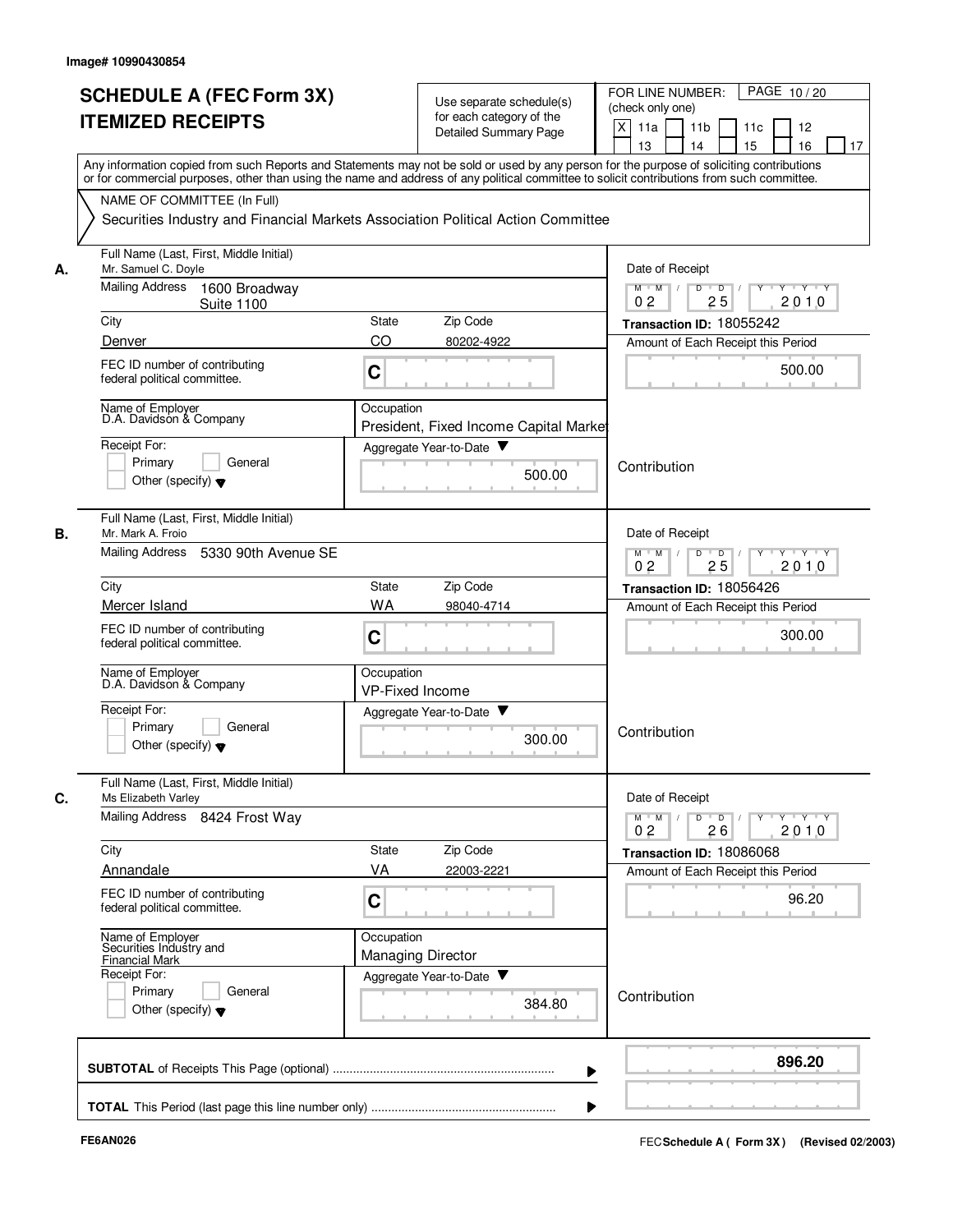| <b>SCHEDULE A (FEC Form 3X)</b><br><b>ITEMIZED RECEIPTS</b>                  | Use separate schedule(s)<br>for each category of the<br><b>Detailed Summary Page</b>                                                                                                                                                                                                    | PAGE 11/20<br>FOR LINE NUMBER:<br>(check only one)<br>X<br>11 <sub>b</sub><br>11a<br>11c<br>12<br>13<br>14<br>15<br>16<br>17 |
|------------------------------------------------------------------------------|-----------------------------------------------------------------------------------------------------------------------------------------------------------------------------------------------------------------------------------------------------------------------------------------|------------------------------------------------------------------------------------------------------------------------------|
| NAME OF COMMITTEE (In Full)                                                  | Any information copied from such Reports and Statements may not be sold or used by any person for the purpose of soliciting contributions<br>or for commercial purposes, other than using the name and address of any political committee to solicit contributions from such committee. |                                                                                                                              |
|                                                                              | Securities Industry and Financial Markets Association Political Action Committee                                                                                                                                                                                                        |                                                                                                                              |
| Full Name (Last, First, Middle Initial)<br>Ms. Margaret Simmons<br>А.        |                                                                                                                                                                                                                                                                                         | Date of Receipt                                                                                                              |
| Mailing Address<br>4743 Bradley Blvd.<br>Number 304                          |                                                                                                                                                                                                                                                                                         | $M$ $M$ /<br>D<br>$\overline{D}$<br>$\mathbf{Y} \mathbf{Y}$<br>Y<br>2010<br>0 <sub>2</sub><br>26                             |
| City                                                                         | State<br>Zip Code                                                                                                                                                                                                                                                                       | Transaction ID: 18086069                                                                                                     |
| <b>Chevy Chase</b>                                                           | <b>MD</b><br>20815                                                                                                                                                                                                                                                                      | Amount of Each Receipt this Period                                                                                           |
| FEC ID number of contributing<br>federal political committee.                | C                                                                                                                                                                                                                                                                                       | 96.20                                                                                                                        |
| Name of Employer<br>Securities Industry and                                  | Occupation                                                                                                                                                                                                                                                                              |                                                                                                                              |
| <b>Financial Mark</b>                                                        | <b>Mananging Director</b>                                                                                                                                                                                                                                                               |                                                                                                                              |
| Receipt For:                                                                 | Aggregate Year-to-Date                                                                                                                                                                                                                                                                  |                                                                                                                              |
| General<br>Primary<br>Other (specify) $\blacktriangledown$                   | 384.80                                                                                                                                                                                                                                                                                  | Contribution                                                                                                                 |
| Full Name (Last, First, Middle Initial)<br>В.<br>Mr. Kenneth E. Bentsen, Jr. |                                                                                                                                                                                                                                                                                         | Date of Receipt                                                                                                              |
| Mailing Address<br>1101 New York Ave, NW<br>8th Floor                        |                                                                                                                                                                                                                                                                                         | $M$ $M$ /<br>D<br>$\overline{D}$<br>$Y \cup Y$<br>2010<br>02<br>26                                                           |
| City                                                                         | Zip Code<br>State                                                                                                                                                                                                                                                                       | Transaction ID: 18086073                                                                                                     |
| Washington                                                                   | DC<br>20005-4269                                                                                                                                                                                                                                                                        | Amount of Each Receipt this Period                                                                                           |
| FEC ID number of contributing<br>federal political committee.                | C                                                                                                                                                                                                                                                                                       | 192.35                                                                                                                       |
| Name of Employer<br>Securities Industry and                                  | Occupation<br>EVP, Public Policy and Advocacy                                                                                                                                                                                                                                           |                                                                                                                              |
| <b>Financial Mark</b><br>Receipt For:                                        | Aggregate Year-to-Date                                                                                                                                                                                                                                                                  |                                                                                                                              |
| Primary<br>General<br>Other (specify) $\blacktriangledown$                   | 769.40                                                                                                                                                                                                                                                                                  | Contribution                                                                                                                 |
| Full Name (Last, First, Middle Initial)<br>С.<br>Marin E. Gibson             |                                                                                                                                                                                                                                                                                         | Date of Receipt                                                                                                              |
| <b>Mailing Address</b><br>796 Port Monmouth Rd.                              |                                                                                                                                                                                                                                                                                         | $D$ $D$<br>$Y \rightarrow Y \rightarrow Y$<br>$M$ M<br>2010<br>0 <sub>2</sub><br>26                                          |
| City                                                                         | Zip Code<br>State                                                                                                                                                                                                                                                                       | Transaction ID: 18086074                                                                                                     |
| Port Monmouth                                                                | <b>NJ</b><br>07758-1676                                                                                                                                                                                                                                                                 | Amount of Each Receipt this Period                                                                                           |
| FEC ID number of contributing<br>federal political committee.                | C                                                                                                                                                                                                                                                                                       | 57.70                                                                                                                        |
| Name of Employer<br>Securities Industry and<br><b>Financial Mark</b>         | Occupation<br>Managing Director & Counsel                                                                                                                                                                                                                                               |                                                                                                                              |
| Receipt For:<br>Primary<br>General<br>Other (specify) $\blacktriangledown$   | Aggregate Year-to-Date<br>230.80                                                                                                                                                                                                                                                        | Contribution                                                                                                                 |
|                                                                              |                                                                                                                                                                                                                                                                                         | 346.25                                                                                                                       |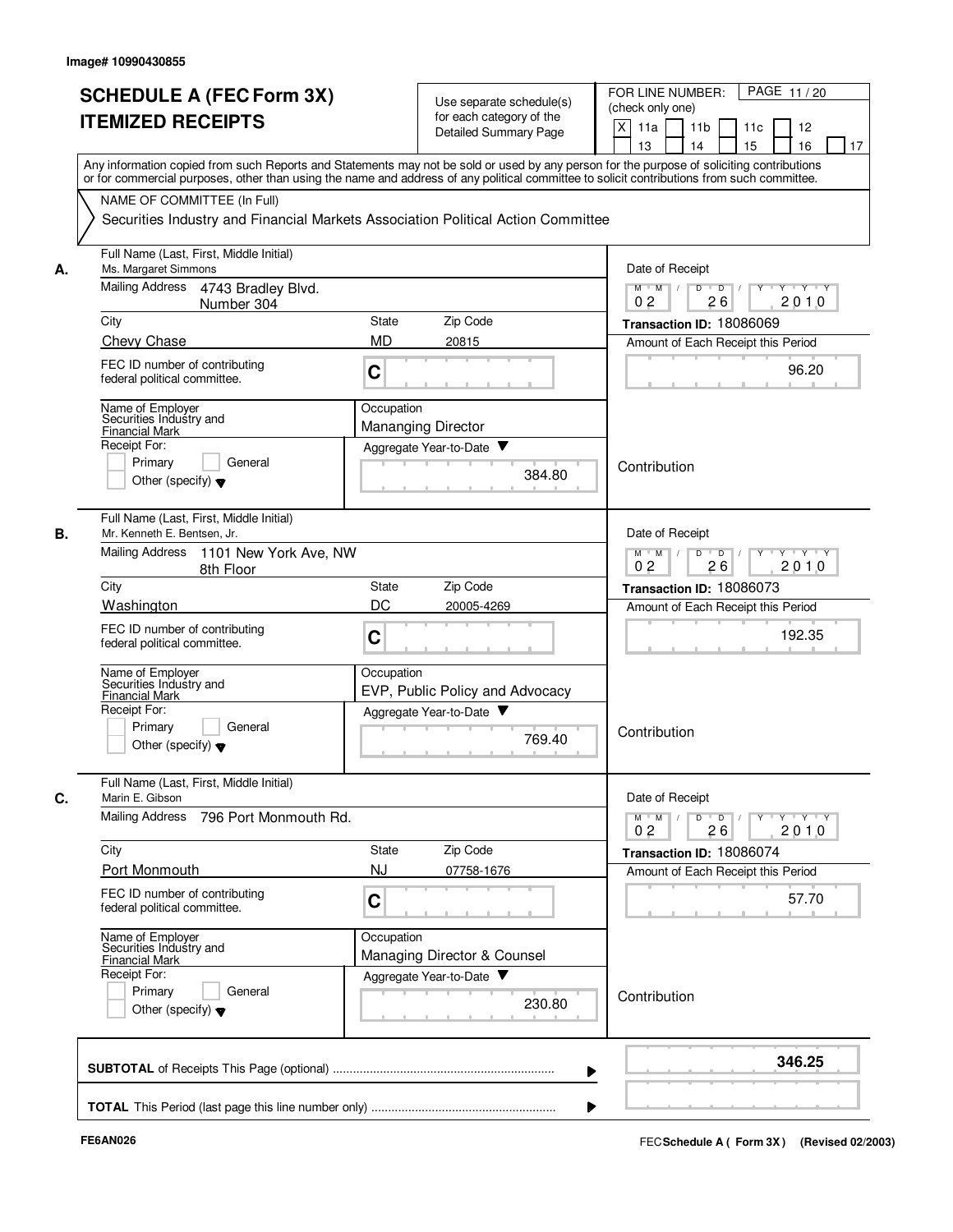Other (specify)  $\blacktriangledown$ 

|    | <b>SCHEDULE A (FEC Form 3X)</b><br><b>ITEMIZED RECEIPTS</b>                                                                                                                                                                                                                             |            | Use separate schedule(s)<br>for each category of the<br><b>Detailed Summary Page</b> | X                        | (check only one)<br>11a<br>13 | FOR LINE NUMBER:<br>11 <sub>b</sub><br>14 | 11c<br>15 | PAGE 12/20<br>12<br>16             | 17 |
|----|-----------------------------------------------------------------------------------------------------------------------------------------------------------------------------------------------------------------------------------------------------------------------------------------|------------|--------------------------------------------------------------------------------------|--------------------------|-------------------------------|-------------------------------------------|-----------|------------------------------------|----|
|    | Any information copied from such Reports and Statements may not be sold or used by any person for the purpose of soliciting contributions<br>or for commercial purposes, other than using the name and address of any political committee to solicit contributions from such committee. |            |                                                                                      |                          |                               |                                           |           |                                    |    |
|    | NAME OF COMMITTEE (In Full)                                                                                                                                                                                                                                                             |            |                                                                                      |                          |                               |                                           |           |                                    |    |
|    | Securities Industry and Financial Markets Association Political Action Committee                                                                                                                                                                                                        |            |                                                                                      |                          |                               |                                           |           |                                    |    |
| А. | Full Name (Last, First, Middle Initial)<br>Mr. Carter McDowell                                                                                                                                                                                                                          |            |                                                                                      |                          |                               | Date of Receipt                           |           |                                    |    |
|    | Mailing Address<br>1101 New York Ave, NW<br>8th Floor                                                                                                                                                                                                                                   |            |                                                                                      |                          | $M$ $M$<br>0 <sub>2</sub>     | $D$ $D$<br>26                             |           | Y Y Y Y Y<br>2010                  |    |
|    | City                                                                                                                                                                                                                                                                                    | State      | Zip Code                                                                             | Transaction ID: 18086075 |                               |                                           |           |                                    |    |
|    | Washington                                                                                                                                                                                                                                                                              | DC         | 20005-4269                                                                           |                          |                               |                                           |           | Amount of Each Receipt this Period |    |
|    | FEC ID number of contributing<br>federal political committee.                                                                                                                                                                                                                           | C          |                                                                                      |                          |                               |                                           |           | 100.00                             |    |
|    | Name of Employer<br>Securities Industry and                                                                                                                                                                                                                                             | Occupation |                                                                                      |                          |                               |                                           |           |                                    |    |
|    | <b>Financial Mark</b>                                                                                                                                                                                                                                                                   |            | Senior Managing Director                                                             |                          |                               |                                           |           |                                    |    |
|    | Receipt For:                                                                                                                                                                                                                                                                            |            | Aggregate Year-to-Date ▼                                                             |                          |                               |                                           |           |                                    |    |
|    | Primary<br>General<br>$O^{\text{thor}}$ (engoifu) $\rightarrow$                                                                                                                                                                                                                         |            | 400.00                                                                               |                          | Contribution                  |                                           |           |                                    |    |

|  |  |  | 100.00   |  |
|--|--|--|----------|--|
|  |  |  | 15577.20 |  |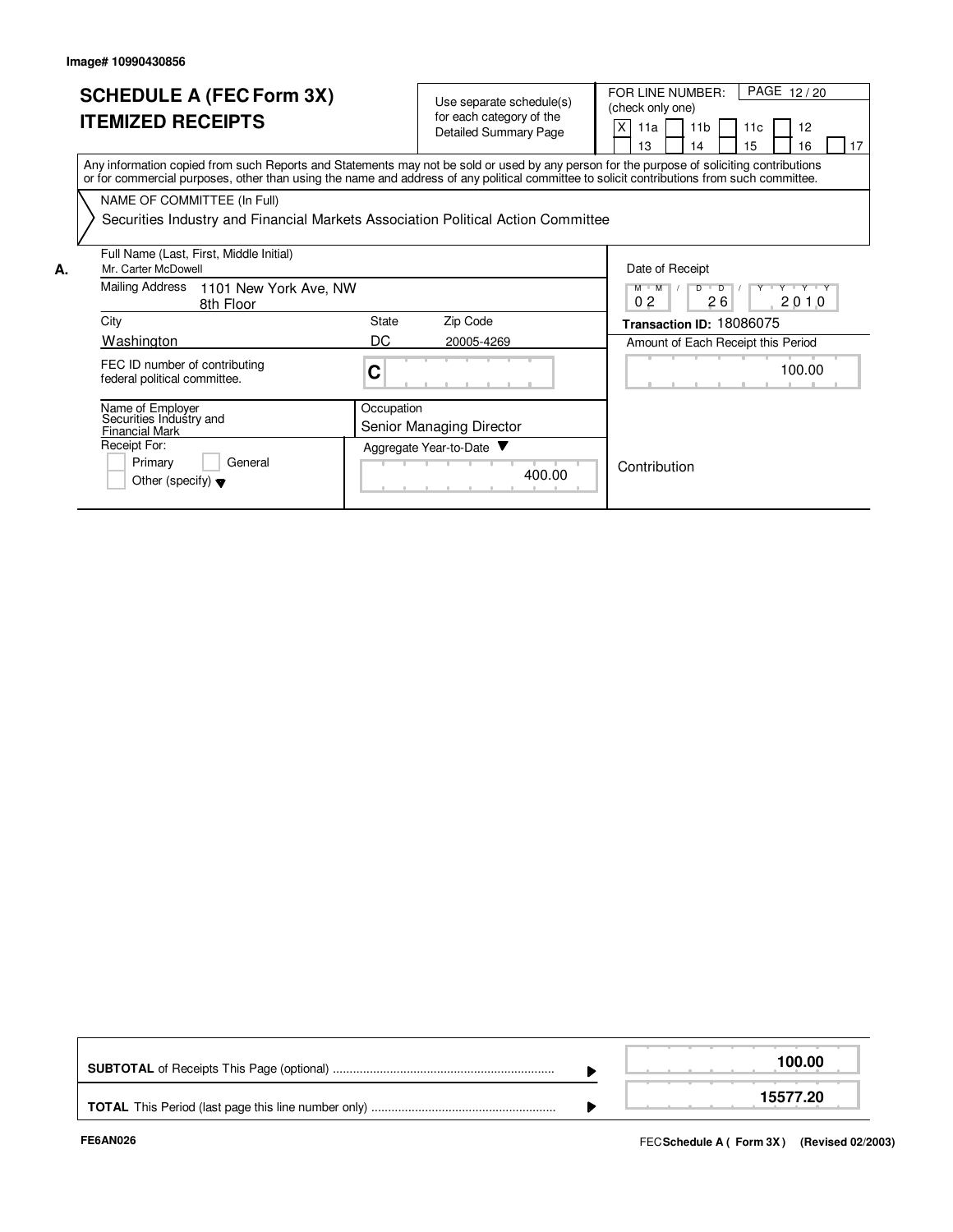|    | <b>SCHEDULE A (FEC Form 3X)</b><br><b>ITEMIZED RECEIPTS</b>                                                                                                                                                                                                                             |              | Use separate schedule(s)<br>for each category of the<br><b>Detailed Summary Page</b> | PAGE 13/20<br>FOR LINE NUMBER:<br>(check only one)<br><b>X</b><br>11 <sub>b</sub><br>12<br>11a<br>11c<br>13<br>15<br>16<br>17<br>14 |
|----|-----------------------------------------------------------------------------------------------------------------------------------------------------------------------------------------------------------------------------------------------------------------------------------------|--------------|--------------------------------------------------------------------------------------|-------------------------------------------------------------------------------------------------------------------------------------|
|    | Any information copied from such Reports and Statements may not be sold or used by any person for the purpose of soliciting contributions<br>or for commercial purposes, other than using the name and address of any political committee to solicit contributions from such committee. |              |                                                                                      |                                                                                                                                     |
|    | NAME OF COMMITTEE (In Full)<br>Securities Industry and Financial Markets Association Political Action Committee                                                                                                                                                                         |              |                                                                                      |                                                                                                                                     |
| А. | Full Name (Last, First, Middle Initial)<br>The Goldman Sachs Group, Inc. PAC                                                                                                                                                                                                            |              |                                                                                      | Date of Receipt                                                                                                                     |
|    | Mailing Address<br>101 Constitution Ave, NW<br>Suite 1000 East                                                                                                                                                                                                                          |              |                                                                                      | Y Y Y Y Y<br>$M$ $M$<br>$\overline{D}$<br>D<br>-9<br>0 <sub>2</sub><br>2010                                                         |
|    | City                                                                                                                                                                                                                                                                                    | <b>State</b> | Zip Code                                                                             | Transaction ID: 18012904                                                                                                            |
|    | Washington                                                                                                                                                                                                                                                                              | DC.          | 20001                                                                                | Amount of Each Receipt this Period                                                                                                  |
|    | FEC ID number of contributing<br>federal political committee.                                                                                                                                                                                                                           | C            | C00350744                                                                            | 5000.00                                                                                                                             |
|    | Name of Employer                                                                                                                                                                                                                                                                        | Occupation   |                                                                                      |                                                                                                                                     |
|    | Receipt For:<br>Primary<br>General<br>Other (specify) $\blacktriangledown$                                                                                                                                                                                                              |              | Aggregate Year-to-Date<br>5000.00                                                    | Contribution                                                                                                                        |

|  | 5000.00 |
|--|---------|
|  | 5000.00 |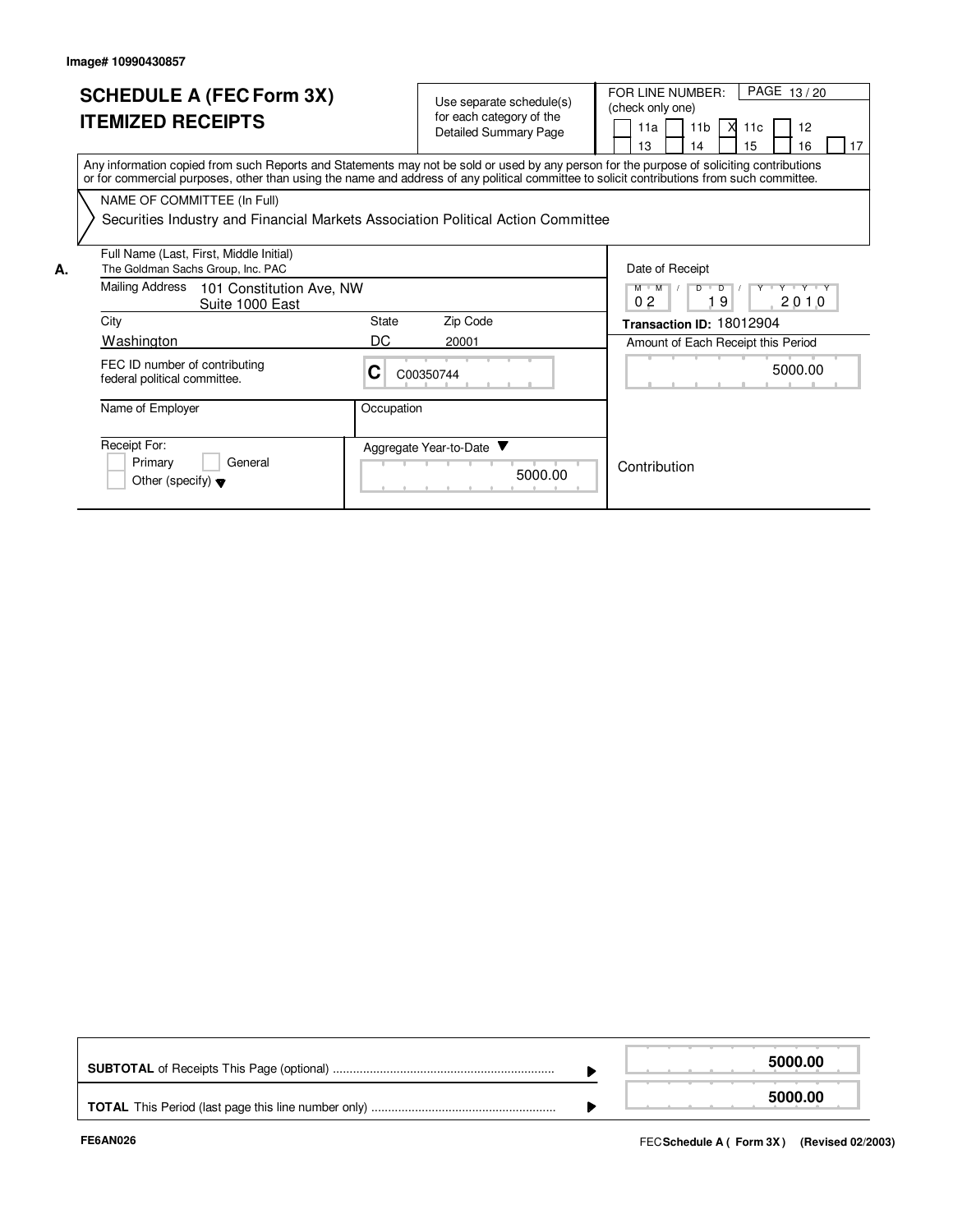Other (specify)

|    | <b>SCHEDULE A (FEC Form 3X)</b><br><b>ITEMIZED RECEIPTS</b>                                                                                                                                                                                                                             | Use separate schedule(s)<br>for each category of the<br><b>Detailed Summary Page</b> |                                    |                                                                 |  |  |  |  |
|----|-----------------------------------------------------------------------------------------------------------------------------------------------------------------------------------------------------------------------------------------------------------------------------------------|--------------------------------------------------------------------------------------|------------------------------------|-----------------------------------------------------------------|--|--|--|--|
|    | Any information copied from such Reports and Statements may not be sold or used by any person for the purpose of soliciting contributions<br>or for commercial purposes, other than using the name and address of any political committee to solicit contributions from such committee. |                                                                                      |                                    |                                                                 |  |  |  |  |
|    | NAME OF COMMITTEE (In Full)                                                                                                                                                                                                                                                             |                                                                                      |                                    |                                                                 |  |  |  |  |
|    | Securities Industry and Financial Markets Association Political Action Committee                                                                                                                                                                                                        |                                                                                      |                                    |                                                                 |  |  |  |  |
| А. | Full Name (Last, First, Middle Initial)<br>Securities Industry and Financial Markets Association                                                                                                                                                                                        |                                                                                      |                                    | Date of Receipt                                                 |  |  |  |  |
|    | Mailing Address<br>120 Broadway<br>Floor 35                                                                                                                                                                                                                                             |                                                                                      |                                    | Y Y Y Y Y<br>$M$ $M$<br>$D$ $D$<br>0 <sub>2</sub><br>24<br>2010 |  |  |  |  |
|    | City                                                                                                                                                                                                                                                                                    | State                                                                                | Zip Code                           | Transaction ID: 18020454                                        |  |  |  |  |
|    | New York                                                                                                                                                                                                                                                                                | NY.                                                                                  | 10271                              | Amount of Each Receipt this Period                              |  |  |  |  |
|    | FEC ID number of contributing<br>federal political committee.                                                                                                                                                                                                                           | C                                                                                    |                                    | 501.89                                                          |  |  |  |  |
|    | Name of Employer                                                                                                                                                                                                                                                                        | Occupation                                                                           |                                    |                                                                 |  |  |  |  |
|    | Receipt For:<br>Primary<br>General<br>$O^{\text{thor}}$ (engoifu) $\rightarrow$                                                                                                                                                                                                         |                                                                                      | Aggregate Year-to-Date ▼<br>932.37 | <b>Bank Fee Reimbursement</b>                                   |  |  |  |  |

|  | 501.89 |
|--|--------|
|  |        |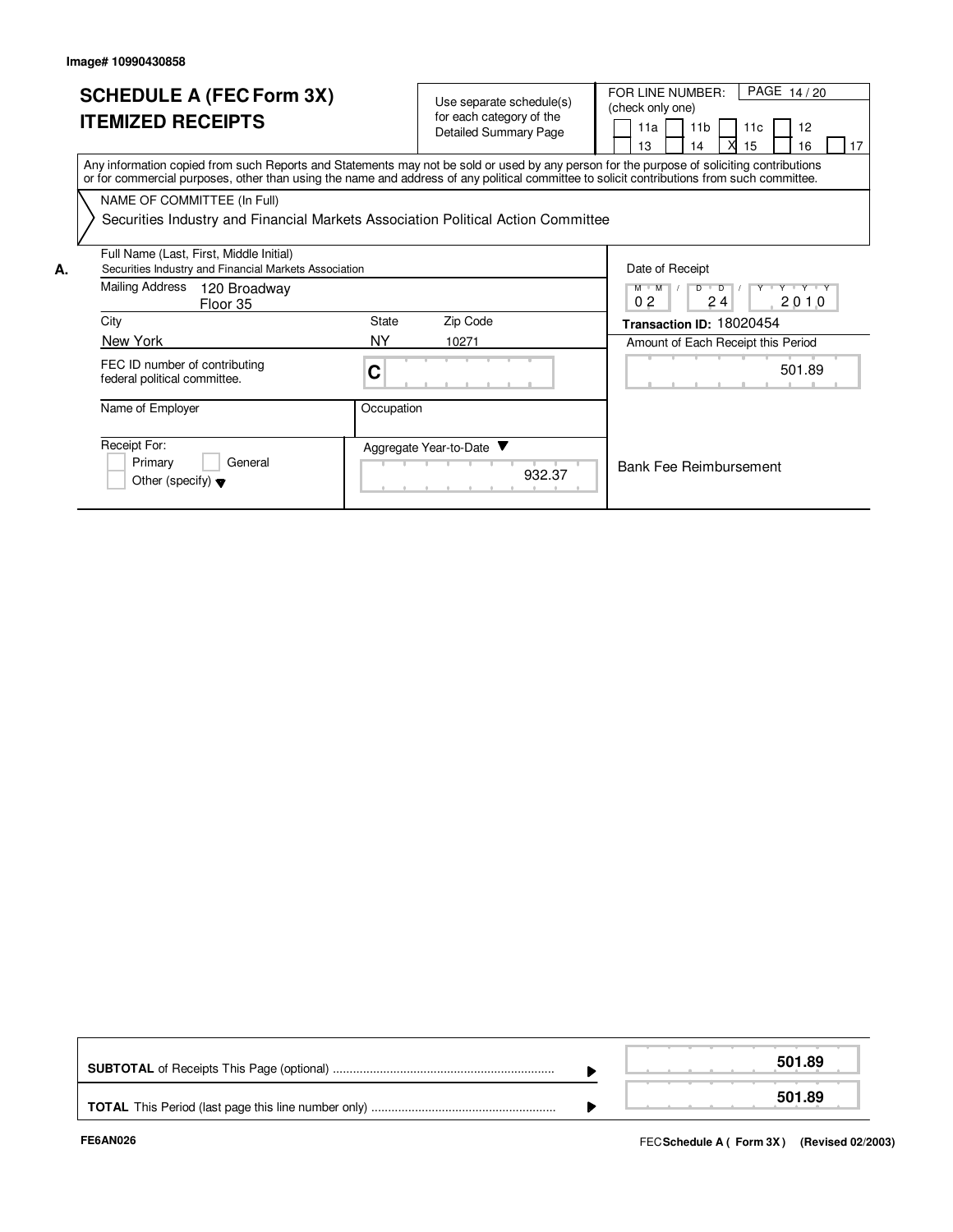| (check only one)<br><b>ITEMIZED DISBURSEMENTS</b><br>for each category of the<br>21 <sub>b</sub><br>22<br>X<br>23<br>25<br>24<br><b>Detailed Summary Page</b><br>27<br>28a<br>29<br>28 <sub>b</sub><br>28 <sub>c</sub><br>Any Information copied from such Reports and Statements may not be sold or used by any person for the purpose of soliciting contributions<br>or for commercial purposes, other than using the name and address of any political committee to solicit contributions from such committee<br>NAME OF COMMITTEE (In Full)<br>Securities Industry and Financial Markets Association Political Action Committee<br>Full Name (Last, First, Middle Initial)<br>Transaction ID: 17993592<br><b>PNC Bank</b><br>Date of Disbursement<br>M<br>$0\overline{5}$<br>$0^{M}$ 2<br>D<br>$2010^y$<br><b>Mailing Address</b><br>1400 K Street, NW<br>Zip Code<br>City<br>State<br>Amount of Each Disbursement this Period<br>DC<br>20005<br>Washington<br>367.91<br>Purpose of Disbursement<br><b>Bank Fees</b><br>001<br>Candidate Name<br>Category/<br>Type<br>Office Sought:<br>Disbursement For:<br>House<br><b>Bank Fees</b><br>Senate<br>Primary<br>General<br>President<br>Other (specify) $\blacktriangledown$<br>District:<br>State:<br>Full Name (Last, First, Middle Initial)<br>Transaction ID: 17993594<br><b>PNC Bank</b><br>Date of Disbursement<br>M<br>D<br>0 <sup>0</sup><br>2010<br>$0^{\degree}2$<br><b>Mailing Address</b><br>1400 K Street, NW<br>Zip Code<br>State<br>Amount of Each Disbursement this Period<br>City<br>DC<br>20005<br>Washington<br>4.95<br>Purpose of Disbursement<br><b>Bank Fees</b><br>001<br><b>Candidate Name</b><br>Category/<br>Type<br>Office Sought:<br>Disbursement For:<br>House<br><b>Bank Fees</b><br>Senate<br>Primary<br>General<br>President<br>Other (specify) $\blacktriangledown$<br>District:<br>State:<br>Full Name (Last, First, Middle Initial)<br>Transaction ID: 17993596<br><b>PNC Bank</b><br>Date of Disbursement<br>0 <sup>0</sup><br>2010<br>$0^{\circ}2$<br><b>Mailing Address</b><br>1400 K Street, NW<br>City<br>Zip Code<br>State<br>Amount of Each Disbursement this Period<br>DC<br>20005<br>Washington<br>27.60<br>Purpose of Disbursement<br><b>Bank Fees</b><br>001<br><b>Candidate Name</b><br>Category/<br>Type<br>Office Sought:<br>Disbursement For:<br>House<br><b>Bank Fees</b><br>Primary<br>Senate<br>General<br>President<br>Other (specify) $\blacktriangledown$<br>District:<br>State:<br>400.46<br>▶<br>▶<br><b>FE6AN026</b><br>FEC Schedule B ( Form 3X) (Revised 02/2003) | <b>SCHEDULE B (FEC Form 3X)</b> | Use separate schedule(s) |  | FOR LINE NUMBER:<br>PAGE 15/20 |  |  |  |  |                       |  |  |  |  |  |
|-----------------------------------------------------------------------------------------------------------------------------------------------------------------------------------------------------------------------------------------------------------------------------------------------------------------------------------------------------------------------------------------------------------------------------------------------------------------------------------------------------------------------------------------------------------------------------------------------------------------------------------------------------------------------------------------------------------------------------------------------------------------------------------------------------------------------------------------------------------------------------------------------------------------------------------------------------------------------------------------------------------------------------------------------------------------------------------------------------------------------------------------------------------------------------------------------------------------------------------------------------------------------------------------------------------------------------------------------------------------------------------------------------------------------------------------------------------------------------------------------------------------------------------------------------------------------------------------------------------------------------------------------------------------------------------------------------------------------------------------------------------------------------------------------------------------------------------------------------------------------------------------------------------------------------------------------------------------------------------------------------------------------------------------------------------------------------------------------------------------------------------------------------------------------------------------------------------------------------------------------------------------------------------------------------------------------------------------------------------------------------------------------------------------------------------------------------------------------------------------------------------------------------------------------------------------------------------|---------------------------------|--------------------------|--|--------------------------------|--|--|--|--|-----------------------|--|--|--|--|--|
|                                                                                                                                                                                                                                                                                                                                                                                                                                                                                                                                                                                                                                                                                                                                                                                                                                                                                                                                                                                                                                                                                                                                                                                                                                                                                                                                                                                                                                                                                                                                                                                                                                                                                                                                                                                                                                                                                                                                                                                                                                                                                                                                                                                                                                                                                                                                                                                                                                                                                                                                                                                   |                                 |                          |  |                                |  |  |  |  | 26<br>30 <sub>b</sub> |  |  |  |  |  |
|                                                                                                                                                                                                                                                                                                                                                                                                                                                                                                                                                                                                                                                                                                                                                                                                                                                                                                                                                                                                                                                                                                                                                                                                                                                                                                                                                                                                                                                                                                                                                                                                                                                                                                                                                                                                                                                                                                                                                                                                                                                                                                                                                                                                                                                                                                                                                                                                                                                                                                                                                                                   |                                 |                          |  |                                |  |  |  |  |                       |  |  |  |  |  |
|                                                                                                                                                                                                                                                                                                                                                                                                                                                                                                                                                                                                                                                                                                                                                                                                                                                                                                                                                                                                                                                                                                                                                                                                                                                                                                                                                                                                                                                                                                                                                                                                                                                                                                                                                                                                                                                                                                                                                                                                                                                                                                                                                                                                                                                                                                                                                                                                                                                                                                                                                                                   |                                 |                          |  |                                |  |  |  |  |                       |  |  |  |  |  |
|                                                                                                                                                                                                                                                                                                                                                                                                                                                                                                                                                                                                                                                                                                                                                                                                                                                                                                                                                                                                                                                                                                                                                                                                                                                                                                                                                                                                                                                                                                                                                                                                                                                                                                                                                                                                                                                                                                                                                                                                                                                                                                                                                                                                                                                                                                                                                                                                                                                                                                                                                                                   |                                 |                          |  |                                |  |  |  |  |                       |  |  |  |  |  |
|                                                                                                                                                                                                                                                                                                                                                                                                                                                                                                                                                                                                                                                                                                                                                                                                                                                                                                                                                                                                                                                                                                                                                                                                                                                                                                                                                                                                                                                                                                                                                                                                                                                                                                                                                                                                                                                                                                                                                                                                                                                                                                                                                                                                                                                                                                                                                                                                                                                                                                                                                                                   |                                 |                          |  |                                |  |  |  |  |                       |  |  |  |  |  |
|                                                                                                                                                                                                                                                                                                                                                                                                                                                                                                                                                                                                                                                                                                                                                                                                                                                                                                                                                                                                                                                                                                                                                                                                                                                                                                                                                                                                                                                                                                                                                                                                                                                                                                                                                                                                                                                                                                                                                                                                                                                                                                                                                                                                                                                                                                                                                                                                                                                                                                                                                                                   |                                 |                          |  |                                |  |  |  |  |                       |  |  |  |  |  |
|                                                                                                                                                                                                                                                                                                                                                                                                                                                                                                                                                                                                                                                                                                                                                                                                                                                                                                                                                                                                                                                                                                                                                                                                                                                                                                                                                                                                                                                                                                                                                                                                                                                                                                                                                                                                                                                                                                                                                                                                                                                                                                                                                                                                                                                                                                                                                                                                                                                                                                                                                                                   |                                 |                          |  |                                |  |  |  |  |                       |  |  |  |  |  |
|                                                                                                                                                                                                                                                                                                                                                                                                                                                                                                                                                                                                                                                                                                                                                                                                                                                                                                                                                                                                                                                                                                                                                                                                                                                                                                                                                                                                                                                                                                                                                                                                                                                                                                                                                                                                                                                                                                                                                                                                                                                                                                                                                                                                                                                                                                                                                                                                                                                                                                                                                                                   |                                 |                          |  |                                |  |  |  |  |                       |  |  |  |  |  |
|                                                                                                                                                                                                                                                                                                                                                                                                                                                                                                                                                                                                                                                                                                                                                                                                                                                                                                                                                                                                                                                                                                                                                                                                                                                                                                                                                                                                                                                                                                                                                                                                                                                                                                                                                                                                                                                                                                                                                                                                                                                                                                                                                                                                                                                                                                                                                                                                                                                                                                                                                                                   |                                 |                          |  |                                |  |  |  |  |                       |  |  |  |  |  |
|                                                                                                                                                                                                                                                                                                                                                                                                                                                                                                                                                                                                                                                                                                                                                                                                                                                                                                                                                                                                                                                                                                                                                                                                                                                                                                                                                                                                                                                                                                                                                                                                                                                                                                                                                                                                                                                                                                                                                                                                                                                                                                                                                                                                                                                                                                                                                                                                                                                                                                                                                                                   |                                 |                          |  |                                |  |  |  |  |                       |  |  |  |  |  |
|                                                                                                                                                                                                                                                                                                                                                                                                                                                                                                                                                                                                                                                                                                                                                                                                                                                                                                                                                                                                                                                                                                                                                                                                                                                                                                                                                                                                                                                                                                                                                                                                                                                                                                                                                                                                                                                                                                                                                                                                                                                                                                                                                                                                                                                                                                                                                                                                                                                                                                                                                                                   |                                 |                          |  |                                |  |  |  |  |                       |  |  |  |  |  |
|                                                                                                                                                                                                                                                                                                                                                                                                                                                                                                                                                                                                                                                                                                                                                                                                                                                                                                                                                                                                                                                                                                                                                                                                                                                                                                                                                                                                                                                                                                                                                                                                                                                                                                                                                                                                                                                                                                                                                                                                                                                                                                                                                                                                                                                                                                                                                                                                                                                                                                                                                                                   |                                 |                          |  |                                |  |  |  |  |                       |  |  |  |  |  |
|                                                                                                                                                                                                                                                                                                                                                                                                                                                                                                                                                                                                                                                                                                                                                                                                                                                                                                                                                                                                                                                                                                                                                                                                                                                                                                                                                                                                                                                                                                                                                                                                                                                                                                                                                                                                                                                                                                                                                                                                                                                                                                                                                                                                                                                                                                                                                                                                                                                                                                                                                                                   |                                 |                          |  |                                |  |  |  |  |                       |  |  |  |  |  |
|                                                                                                                                                                                                                                                                                                                                                                                                                                                                                                                                                                                                                                                                                                                                                                                                                                                                                                                                                                                                                                                                                                                                                                                                                                                                                                                                                                                                                                                                                                                                                                                                                                                                                                                                                                                                                                                                                                                                                                                                                                                                                                                                                                                                                                                                                                                                                                                                                                                                                                                                                                                   |                                 |                          |  |                                |  |  |  |  |                       |  |  |  |  |  |
|                                                                                                                                                                                                                                                                                                                                                                                                                                                                                                                                                                                                                                                                                                                                                                                                                                                                                                                                                                                                                                                                                                                                                                                                                                                                                                                                                                                                                                                                                                                                                                                                                                                                                                                                                                                                                                                                                                                                                                                                                                                                                                                                                                                                                                                                                                                                                                                                                                                                                                                                                                                   |                                 |                          |  |                                |  |  |  |  |                       |  |  |  |  |  |
|                                                                                                                                                                                                                                                                                                                                                                                                                                                                                                                                                                                                                                                                                                                                                                                                                                                                                                                                                                                                                                                                                                                                                                                                                                                                                                                                                                                                                                                                                                                                                                                                                                                                                                                                                                                                                                                                                                                                                                                                                                                                                                                                                                                                                                                                                                                                                                                                                                                                                                                                                                                   |                                 |                          |  |                                |  |  |  |  |                       |  |  |  |  |  |
|                                                                                                                                                                                                                                                                                                                                                                                                                                                                                                                                                                                                                                                                                                                                                                                                                                                                                                                                                                                                                                                                                                                                                                                                                                                                                                                                                                                                                                                                                                                                                                                                                                                                                                                                                                                                                                                                                                                                                                                                                                                                                                                                                                                                                                                                                                                                                                                                                                                                                                                                                                                   |                                 |                          |  |                                |  |  |  |  |                       |  |  |  |  |  |
|                                                                                                                                                                                                                                                                                                                                                                                                                                                                                                                                                                                                                                                                                                                                                                                                                                                                                                                                                                                                                                                                                                                                                                                                                                                                                                                                                                                                                                                                                                                                                                                                                                                                                                                                                                                                                                                                                                                                                                                                                                                                                                                                                                                                                                                                                                                                                                                                                                                                                                                                                                                   |                                 |                          |  |                                |  |  |  |  |                       |  |  |  |  |  |
|                                                                                                                                                                                                                                                                                                                                                                                                                                                                                                                                                                                                                                                                                                                                                                                                                                                                                                                                                                                                                                                                                                                                                                                                                                                                                                                                                                                                                                                                                                                                                                                                                                                                                                                                                                                                                                                                                                                                                                                                                                                                                                                                                                                                                                                                                                                                                                                                                                                                                                                                                                                   |                                 |                          |  |                                |  |  |  |  |                       |  |  |  |  |  |
|                                                                                                                                                                                                                                                                                                                                                                                                                                                                                                                                                                                                                                                                                                                                                                                                                                                                                                                                                                                                                                                                                                                                                                                                                                                                                                                                                                                                                                                                                                                                                                                                                                                                                                                                                                                                                                                                                                                                                                                                                                                                                                                                                                                                                                                                                                                                                                                                                                                                                                                                                                                   |                                 |                          |  |                                |  |  |  |  |                       |  |  |  |  |  |
|                                                                                                                                                                                                                                                                                                                                                                                                                                                                                                                                                                                                                                                                                                                                                                                                                                                                                                                                                                                                                                                                                                                                                                                                                                                                                                                                                                                                                                                                                                                                                                                                                                                                                                                                                                                                                                                                                                                                                                                                                                                                                                                                                                                                                                                                                                                                                                                                                                                                                                                                                                                   |                                 |                          |  |                                |  |  |  |  |                       |  |  |  |  |  |
|                                                                                                                                                                                                                                                                                                                                                                                                                                                                                                                                                                                                                                                                                                                                                                                                                                                                                                                                                                                                                                                                                                                                                                                                                                                                                                                                                                                                                                                                                                                                                                                                                                                                                                                                                                                                                                                                                                                                                                                                                                                                                                                                                                                                                                                                                                                                                                                                                                                                                                                                                                                   |                                 |                          |  |                                |  |  |  |  |                       |  |  |  |  |  |
|                                                                                                                                                                                                                                                                                                                                                                                                                                                                                                                                                                                                                                                                                                                                                                                                                                                                                                                                                                                                                                                                                                                                                                                                                                                                                                                                                                                                                                                                                                                                                                                                                                                                                                                                                                                                                                                                                                                                                                                                                                                                                                                                                                                                                                                                                                                                                                                                                                                                                                                                                                                   |                                 |                          |  |                                |  |  |  |  |                       |  |  |  |  |  |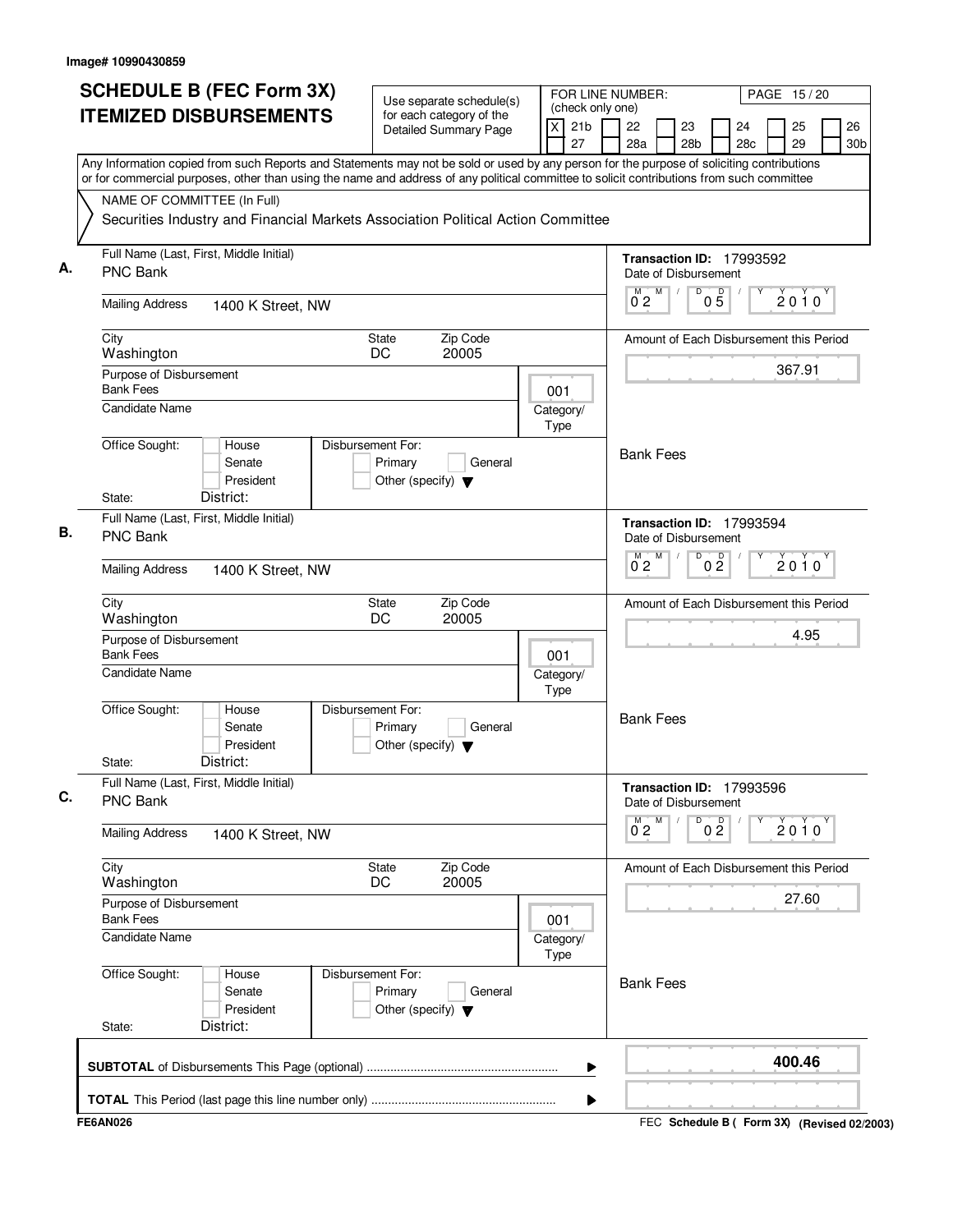| <b>SCHEDULE B (FEC Form 3X)</b><br>FOR LINE NUMBER:<br>Use separate schedule(s)<br>(check only one)                                       | PAGE 16/20                                                                |
|-------------------------------------------------------------------------------------------------------------------------------------------|---------------------------------------------------------------------------|
| <b>ITEMIZED DISBURSEMENTS</b><br>for each category of the<br>21 <sub>b</sub><br>X<br><b>Detailed Summary Page</b>                         | 22<br>26<br>23<br>24<br>25                                                |
| 27                                                                                                                                        | 29<br>28a<br>28 <sub>b</sub><br>28c<br>30 <sub>b</sub>                    |
| Any Information copied from such Reports and Statements may not be sold or used by any person for the purpose of soliciting contributions |                                                                           |
| or for commercial purposes, other than using the name and address of any political committee to solicit contributions from such committee |                                                                           |
| NAME OF COMMITTEE (In Full)                                                                                                               |                                                                           |
| Securities Industry and Financial Markets Association Political Action Committee                                                          |                                                                           |
|                                                                                                                                           |                                                                           |
| Full Name (Last, First, Middle Initial)<br>А.                                                                                             | Transaction ID: 17993597                                                  |
| PNC Bank                                                                                                                                  | Date of Disbursement                                                      |
| <b>Mailing Address</b><br>1400 K Street, NW                                                                                               | $M$ $M$ /<br>$\overline{D}$<br>0 <sup>0</sup><br>$2010^y$<br>$0^{\circ}2$ |
|                                                                                                                                           |                                                                           |
| Zip Code<br>City<br>State                                                                                                                 | Amount of Each Disbursement this Period                                   |
| Washington<br>DC<br>20005                                                                                                                 |                                                                           |
| Purpose of Disbursement                                                                                                                   | 32.32                                                                     |
| <b>Bank Fees</b><br>001                                                                                                                   |                                                                           |
| <b>Candidate Name</b><br>Category/<br>Type                                                                                                |                                                                           |
| Office Sought:<br>House<br>Disbursement For:                                                                                              |                                                                           |
| General<br>Senate<br>Primary                                                                                                              | <b>Bank Fees</b>                                                          |
| President<br>Other (specify) $\blacktriangledown$                                                                                         |                                                                           |
| District:<br>State:                                                                                                                       |                                                                           |
| Full Name (Last, First, Middle Initial)                                                                                                   | Transaction ID: 17993598                                                  |
| В.<br><b>PNC Bank</b>                                                                                                                     | Date of Disbursement                                                      |
|                                                                                                                                           | M<br>D<br>M<br>D<br>2010<br>0 <sub>2</sub><br>0 <sub>2</sub>              |
| <b>Mailing Address</b><br>1400 K Street, NW                                                                                               |                                                                           |
| City<br><b>State</b><br>Zip Code                                                                                                          | Amount of Each Disbursement this Period                                   |
| DC<br>20005<br>Washington                                                                                                                 |                                                                           |
| Purpose of Disbursement                                                                                                                   | 69.11                                                                     |
| <b>Bank Fees</b><br>001                                                                                                                   |                                                                           |
| Candidate Name<br>Category/                                                                                                               |                                                                           |
| Type                                                                                                                                      |                                                                           |
| Office Sought:<br>Disbursement For:<br>House                                                                                              | <b>Bank Fees</b>                                                          |
| Senate<br>General<br>Primary<br>President<br>Other (specify) $\blacktriangledown$                                                         |                                                                           |
| District:<br>State:                                                                                                                       |                                                                           |

| FE6AN026 | FEC Schedule B ( Form 3X) (Revised 02/2003) |
|----------|---------------------------------------------|
|          | 501.89                                      |
|          | 101.43                                      |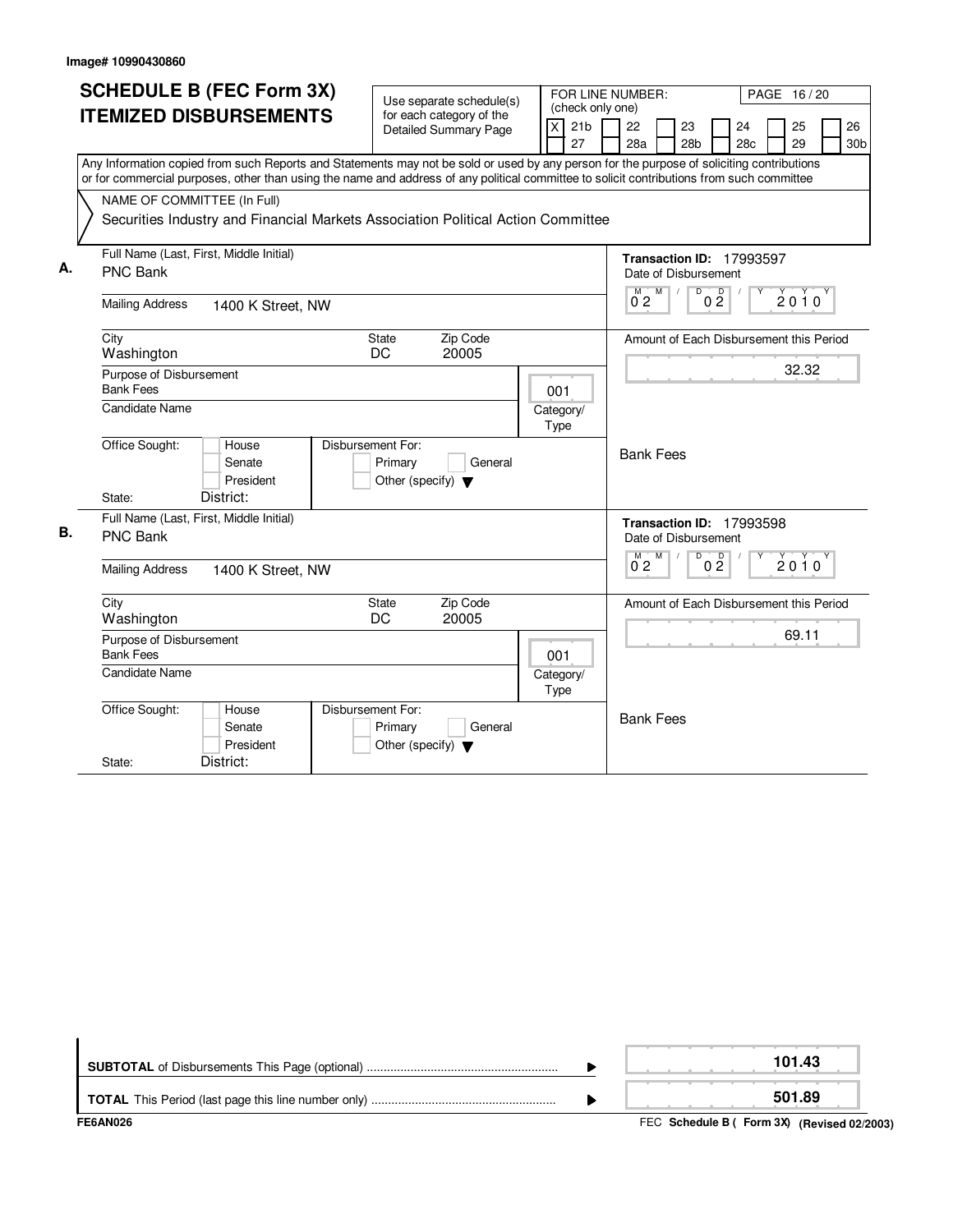| <b>SCHEDULE B (FEC Form 3X)</b>                                                                                                                                                                                                                                                        | Use separate schedule(s)                                                                    |                   |                                           | FOR LINE NUMBER:<br>PAGE 17/20          |                                                            |                 |                       |          |      |                       |  |  |  |  |
|----------------------------------------------------------------------------------------------------------------------------------------------------------------------------------------------------------------------------------------------------------------------------------------|---------------------------------------------------------------------------------------------|-------------------|-------------------------------------------|-----------------------------------------|------------------------------------------------------------|-----------------|-----------------------|----------|------|-----------------------|--|--|--|--|
| <b>ITEMIZED DISBURSEMENTS</b>                                                                                                                                                                                                                                                          | for each category of the<br><b>Detailed Summary Page</b>                                    |                   | (check only one)<br>21 <sub>b</sub><br>27 | 22<br>28a                               | 23<br>28 <sub>b</sub>                                      |                 | 24<br>28 <sub>c</sub> | 25<br>29 |      | 26<br>30 <sub>b</sub> |  |  |  |  |
| Any Information copied from such Reports and Statements may not be sold or used by any person for the purpose of soliciting contributions<br>or for commercial purposes, other than using the name and address of any political committee to solicit contributions from such committee |                                                                                             |                   |                                           |                                         |                                                            |                 |                       |          |      |                       |  |  |  |  |
| NAME OF COMMITTEE (In Full)                                                                                                                                                                                                                                                            |                                                                                             |                   |                                           |                                         |                                                            |                 |                       |          |      |                       |  |  |  |  |
| Securities Industry and Financial Markets Association Political Action Committee                                                                                                                                                                                                       |                                                                                             |                   |                                           |                                         |                                                            |                 |                       |          |      |                       |  |  |  |  |
| Full Name (Last, First, Middle Initial)                                                                                                                                                                                                                                                |                                                                                             |                   |                                           |                                         | Transaction ID: 18014804                                   |                 |                       |          |      |                       |  |  |  |  |
| Pennsylvanians For Kanjorski                                                                                                                                                                                                                                                           |                                                                                             |                   |                                           | Date of Disbursement<br>M               |                                                            |                 |                       |          |      |                       |  |  |  |  |
| <b>Mailing Address</b><br>103 South Hanover Street                                                                                                                                                                                                                                     |                                                                                             |                   |                                           | $0^{\degree}2$                          |                                                            | $\overline{24}$ |                       | 2010     |      |                       |  |  |  |  |
| City<br>Nanticoke                                                                                                                                                                                                                                                                      | Zip Code<br><b>State</b><br>PA<br>18634                                                     |                   |                                           | Amount of Each Disbursement this Period |                                                            |                 |                       |          |      |                       |  |  |  |  |
| Purpose of Disbursement                                                                                                                                                                                                                                                                |                                                                                             |                   |                                           |                                         |                                                            |                 |                       | 5000.00  |      |                       |  |  |  |  |
| Contribution<br><b>Candidate Name</b>                                                                                                                                                                                                                                                  |                                                                                             | 011               |                                           |                                         |                                                            |                 |                       |          |      |                       |  |  |  |  |
| Rep. Paul E. Kanjorski                                                                                                                                                                                                                                                                 |                                                                                             | Category/<br>Type |                                           |                                         |                                                            |                 |                       |          |      |                       |  |  |  |  |
| Office Sought:<br>$x$ House                                                                                                                                                                                                                                                            | Disbursement For:<br>2010                                                                   |                   |                                           |                                         | Contribution                                               |                 |                       |          |      |                       |  |  |  |  |
| Senate<br>President                                                                                                                                                                                                                                                                    | $X$ Primary<br>General<br>Other (specify) $\blacktriangledown$                              |                   |                                           |                                         |                                                            |                 |                       |          |      |                       |  |  |  |  |
| State: PA<br>District: 11                                                                                                                                                                                                                                                              |                                                                                             |                   |                                           |                                         |                                                            |                 |                       |          |      |                       |  |  |  |  |
| Full Name (Last, First, Middle Initial)                                                                                                                                                                                                                                                |                                                                                             |                   |                                           |                                         | Transaction ID: 18016123                                   |                 |                       |          |      |                       |  |  |  |  |
| <b>BadgerPAC</b>                                                                                                                                                                                                                                                                       |                                                                                             |                   |                                           |                                         | Date of Disbursement<br>M<br>D                             |                 |                       |          |      |                       |  |  |  |  |
| <b>Mailing Address</b><br>1831 Bay Street, SE                                                                                                                                                                                                                                          |                                                                                             |                   |                                           | $0^{\degree}2$                          |                                                            | $2\frac{D}{4}$  |                       | 2010     |      |                       |  |  |  |  |
| City<br>Washington                                                                                                                                                                                                                                                                     | Zip Code<br><b>State</b><br>DC<br>20003                                                     |                   |                                           |                                         | Amount of Each Disbursement this Period                    |                 |                       |          |      |                       |  |  |  |  |
| Purpose of Disbursement<br>Contribution                                                                                                                                                                                                                                                | 011                                                                                         |                   |                                           |                                         |                                                            |                 |                       |          |      |                       |  |  |  |  |
| <b>Candidate Name</b><br><b>BadgerPAC</b>                                                                                                                                                                                                                                              |                                                                                             | Category/<br>Type |                                           |                                         |                                                            |                 |                       |          |      |                       |  |  |  |  |
| Office Sought:<br>House<br>Senate<br>President<br>District:                                                                                                                                                                                                                            | Disbursement For:<br>Primary<br>General<br>Other (specify) $\blacktriangledown$             |                   |                                           | Contribution                            |                                                            |                 |                       |          |      |                       |  |  |  |  |
| State:<br>Full Name (Last, First, Middle Initial)                                                                                                                                                                                                                                      |                                                                                             |                   |                                           |                                         |                                                            |                 |                       |          |      |                       |  |  |  |  |
| Ruben Hinojosa For Congress                                                                                                                                                                                                                                                            |                                                                                             |                   |                                           |                                         | Transaction ID: 18018967<br>Date of Disbursement<br>M<br>D |                 |                       |          |      |                       |  |  |  |  |
| <b>Mailing Address</b><br>502 North 11th Street                                                                                                                                                                                                                                        |                                                                                             |                   |                                           | 0 <sub>2</sub>                          |                                                            | $2\frac{D}{4}$  |                       |          | 2010 |                       |  |  |  |  |
| City<br>Mcallen                                                                                                                                                                                                                                                                        | Zip Code<br>State<br>78501<br><b>TX</b>                                                     |                   |                                           |                                         | Amount of Each Disbursement this Period                    |                 |                       |          |      |                       |  |  |  |  |
| Purpose of Disbursement<br>Contribution                                                                                                                                                                                                                                                |                                                                                             | 011               |                                           |                                         |                                                            |                 |                       | 1000.00  |      |                       |  |  |  |  |
| <b>Candidate Name</b><br>Rep. Ruben Hinojosa                                                                                                                                                                                                                                           |                                                                                             | Category/<br>Type |                                           |                                         |                                                            |                 |                       |          |      |                       |  |  |  |  |
| Office Sought:<br>$x$ House<br>Senate<br>President<br>State: TX<br>District: 15                                                                                                                                                                                                        | Disbursement For:<br>2010<br>$X$ Primary<br>General<br>Other (specify) $\blacktriangledown$ |                   |                                           |                                         |                                                            |                 |                       |          |      |                       |  |  |  |  |
|                                                                                                                                                                                                                                                                                        |                                                                                             |                   | ▶                                         |                                         |                                                            |                 |                       | 8500.00  |      |                       |  |  |  |  |
|                                                                                                                                                                                                                                                                                        |                                                                                             |                   |                                           |                                         |                                                            |                 |                       |          |      |                       |  |  |  |  |
| <b>FE6AN026</b>                                                                                                                                                                                                                                                                        |                                                                                             |                   | ▶                                         |                                         | FEC Schedule B ( Form 3X) (Revised 02/2003)                |                 |                       |          |      |                       |  |  |  |  |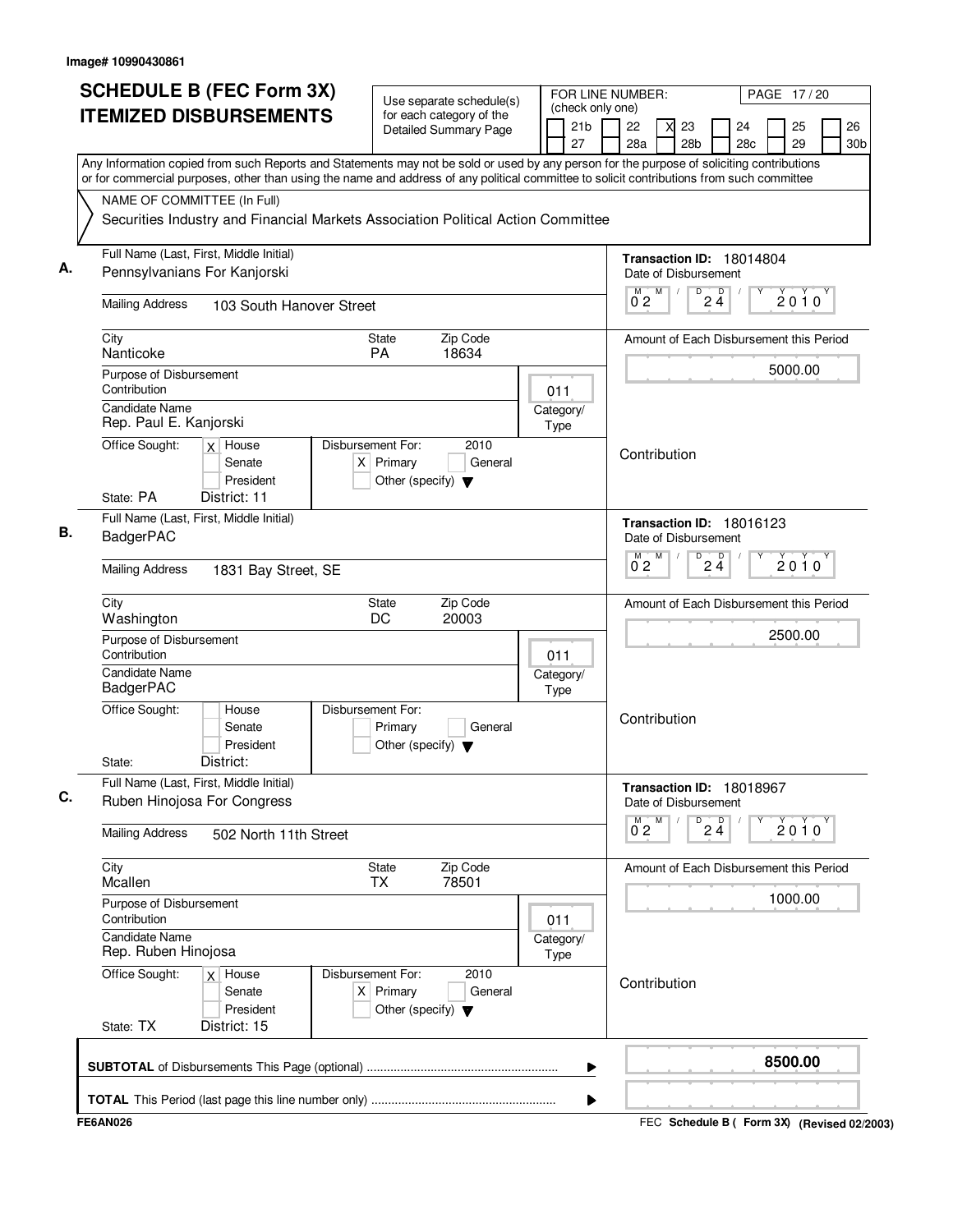| <b>ITEMIZED DISBURSEMENTS</b>                                                                                                                                                                                                                                                          | Use separate schedule(s)                                                         |                   |                   |                                                       |                           |                                                  |                | FOR LINE NUMBER:<br>PAGE 18/20<br>(check only one) |                                         |          |                       |  |  |  |  |
|----------------------------------------------------------------------------------------------------------------------------------------------------------------------------------------------------------------------------------------------------------------------------------------|----------------------------------------------------------------------------------|-------------------|-------------------|-------------------------------------------------------|---------------------------|--------------------------------------------------|----------------|----------------------------------------------------|-----------------------------------------|----------|-----------------------|--|--|--|--|
|                                                                                                                                                                                                                                                                                        | for each category of the<br><b>Detailed Summary Page</b>                         |                   |                   |                                                       |                           | 23<br>28 <sub>b</sub>                            |                | 24<br>28 <sub>c</sub>                              | 25<br>29                                |          | 26<br>30 <sub>b</sub> |  |  |  |  |
| Any Information copied from such Reports and Statements may not be sold or used by any person for the purpose of soliciting contributions<br>or for commercial purposes, other than using the name and address of any political committee to solicit contributions from such committee |                                                                                  |                   |                   |                                                       |                           |                                                  |                |                                                    |                                         |          |                       |  |  |  |  |
| NAME OF COMMITTEE (In Full)                                                                                                                                                                                                                                                            |                                                                                  |                   |                   |                                                       |                           |                                                  |                |                                                    |                                         |          |                       |  |  |  |  |
|                                                                                                                                                                                                                                                                                        | Securities Industry and Financial Markets Association Political Action Committee |                   |                   |                                                       |                           |                                                  |                |                                                    |                                         |          |                       |  |  |  |  |
| Full Name (Last, First, Middle Initial)<br>Matheson For Congress                                                                                                                                                                                                                       |                                                                                  |                   |                   | Transaction ID: 18018969<br>Date of Disbursement<br>M |                           |                                                  |                |                                                    |                                         |          |                       |  |  |  |  |
| <b>Mailing Address</b><br>P O Box 521048<br>Suite A                                                                                                                                                                                                                                    |                                                                                  |                   | M<br>$0^{\circ}2$ |                                                       | $\overline{24}$           |                                                  |                | $2010^y$                                           |                                         |          |                       |  |  |  |  |
| City<br>State<br><b>UT</b><br>Salt Lake City                                                                                                                                                                                                                                           | Zip Code<br>84152                                                                |                   |                   | Amount of Each Disbursement this Period               |                           |                                                  |                |                                                    |                                         |          |                       |  |  |  |  |
| Purpose of Disbursement<br>Contribution                                                                                                                                                                                                                                                |                                                                                  |                   |                   |                                                       |                           |                                                  |                |                                                    | 1000.00                                 |          |                       |  |  |  |  |
| Candidate Name<br>Rep. James D. Matheson                                                                                                                                                                                                                                               | 011<br>Category/<br>Type                                                         |                   |                   |                                                       |                           |                                                  |                |                                                    |                                         |          |                       |  |  |  |  |
| Office Sought:<br>Disbursement For:<br>$x$ House<br>$X$ Primary<br>Senate<br>President<br>Other (specify) $\blacktriangledown$<br>State: UT<br>District: 02                                                                                                                            | 2010<br>General                                                                  |                   |                   | Contribution                                          |                           |                                                  |                |                                                    |                                         |          |                       |  |  |  |  |
| Full Name (Last, First, Middle Initial)<br>Dave Wu For Us Congress                                                                                                                                                                                                                     |                                                                                  |                   |                   |                                                       |                           | Transaction ID: 18018970<br>Date of Disbursement |                |                                                    |                                         |          |                       |  |  |  |  |
| <b>Mailing Address</b><br>818 Sw Third Ave. #1182                                                                                                                                                                                                                                      |                                                                                  |                   |                   |                                                       | М<br>$0^{\circ}2$         | M<br>D                                           | $2\frac{D}{4}$ |                                                    |                                         | $2010^y$ |                       |  |  |  |  |
| City<br>State<br><b>OR</b><br>Portland                                                                                                                                                                                                                                                 | Zip Code<br>97204                                                                |                   |                   |                                                       |                           |                                                  |                |                                                    | Amount of Each Disbursement this Period |          |                       |  |  |  |  |
| Purpose of Disbursement<br>Contribution                                                                                                                                                                                                                                                |                                                                                  | 011               |                   |                                                       |                           |                                                  |                |                                                    | 1000.00                                 |          |                       |  |  |  |  |
| Candidate Name<br>Rep. David Wu                                                                                                                                                                                                                                                        |                                                                                  | Category/<br>Type |                   |                                                       |                           |                                                  |                |                                                    |                                         |          |                       |  |  |  |  |
| Disbursement For:<br>Office Sought:<br>$x$ House<br>Senate<br>$X$ Primary<br>President<br>Other (specify) $\blacktriangledown$<br>District: 01<br>State: OR                                                                                                                            | 2010<br>General                                                                  |                   |                   | Contribution                                          |                           |                                                  |                |                                                    |                                         |          |                       |  |  |  |  |
| Full Name (Last, First, Middle Initial)<br>Allyson Schwartz For Congress                                                                                                                                                                                                               |                                                                                  |                   |                   |                                                       |                           | Transaction ID: 18018971<br>Date of Disbursement |                |                                                    |                                         |          |                       |  |  |  |  |
| <b>Mailing Address</b><br>P.O. Box 2232                                                                                                                                                                                                                                                |                                                                                  |                   |                   |                                                       | $0^{M}$ <sub>2</sub><br>Μ | D                                                | $2\frac{D}{4}$ |                                                    | 2010                                    |          |                       |  |  |  |  |
| City<br><b>State</b><br>Jenkintown<br>PA                                                                                                                                                                                                                                               | Zip Code<br>19046                                                                |                   |                   |                                                       |                           | Amount of Each Disbursement this Period          |                |                                                    |                                         |          |                       |  |  |  |  |
| Purpose of Disbursement<br>Contribution                                                                                                                                                                                                                                                |                                                                                  | 011               |                   |                                                       |                           |                                                  |                |                                                    | 1000.00                                 |          |                       |  |  |  |  |
| <b>Candidate Name</b><br>Rep. Allyson Y. Schwartz                                                                                                                                                                                                                                      |                                                                                  | Category/<br>Type |                   |                                                       |                           |                                                  |                |                                                    |                                         |          |                       |  |  |  |  |
| Office Sought:<br>Disbursement For:<br>$x \mid$ House<br>$X$ Primary<br>Senate<br>President<br>Other (specify) $\blacktriangledown$<br>State: PA<br>District: 13                                                                                                                       | 2010<br>General                                                                  |                   |                   |                                                       |                           | Contribution                                     |                |                                                    |                                         |          |                       |  |  |  |  |
|                                                                                                                                                                                                                                                                                        |                                                                                  |                   | ▶                 |                                                       |                           |                                                  |                |                                                    | 3000.00                                 |          |                       |  |  |  |  |
|                                                                                                                                                                                                                                                                                        |                                                                                  |                   | ▶                 |                                                       |                           |                                                  |                |                                                    |                                         |          |                       |  |  |  |  |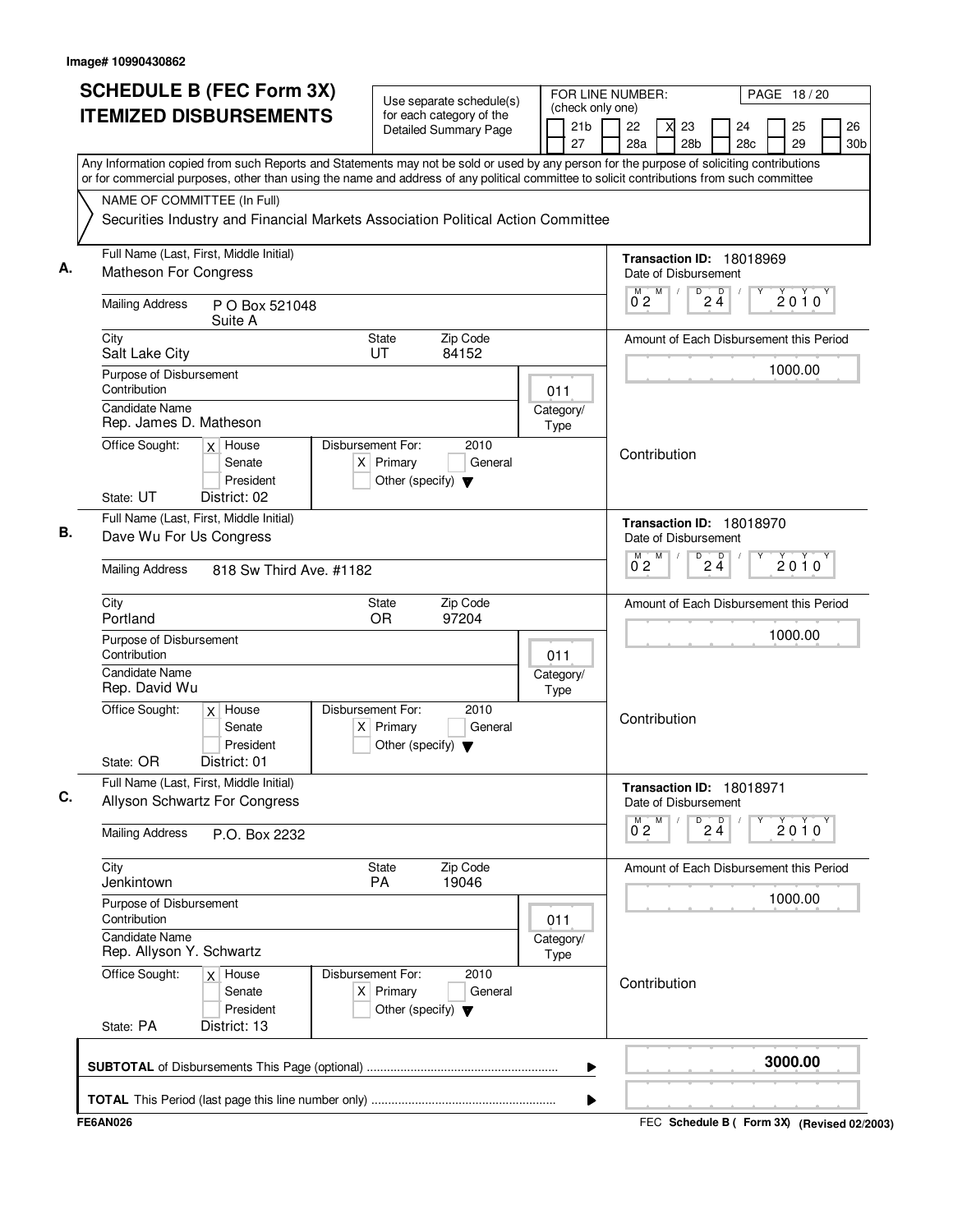| <b>SCHEDULE B (FEC Form 3X)</b>                                                                                                                                                                                                                                                        | Use separate schedule(s)                                                                    |              |                                           | FOR LINE NUMBER:<br>PAGE 19/20                      |                                                  |                |                       |          |                                         |                       |  |  |  |  |
|----------------------------------------------------------------------------------------------------------------------------------------------------------------------------------------------------------------------------------------------------------------------------------------|---------------------------------------------------------------------------------------------|--------------|-------------------------------------------|-----------------------------------------------------|--------------------------------------------------|----------------|-----------------------|----------|-----------------------------------------|-----------------------|--|--|--|--|
| <b>ITEMIZED DISBURSEMENTS</b>                                                                                                                                                                                                                                                          | for each category of the<br><b>Detailed Summary Page</b>                                    |              | (check only one)<br>21 <sub>b</sub><br>27 | 22<br>28a                                           | 23<br>28 <sub>b</sub>                            |                | 24<br>28 <sub>c</sub> | 25<br>29 |                                         | 26<br>30 <sub>b</sub> |  |  |  |  |
| Any Information copied from such Reports and Statements may not be sold or used by any person for the purpose of soliciting contributions<br>or for commercial purposes, other than using the name and address of any political committee to solicit contributions from such committee |                                                                                             |              |                                           |                                                     |                                                  |                |                       |          |                                         |                       |  |  |  |  |
| NAME OF COMMITTEE (In Full)                                                                                                                                                                                                                                                            |                                                                                             |              |                                           |                                                     |                                                  |                |                       |          |                                         |                       |  |  |  |  |
|                                                                                                                                                                                                                                                                                        | Securities Industry and Financial Markets Association Political Action Committee            |              |                                           |                                                     |                                                  |                |                       |          |                                         |                       |  |  |  |  |
| Full Name (Last, First, Middle Initial)<br>Friends Of Jeb Hensarling                                                                                                                                                                                                                   |                                                                                             |              |                                           | Transaction ID: 18018972<br>Date of Disbursement    |                                                  |                |                       |          |                                         |                       |  |  |  |  |
| <b>Mailing Address</b>                                                                                                                                                                                                                                                                 |                                                                                             |              |                                           | M<br>D<br>D<br>2010<br>$2\bar{4}$<br>0 <sub>2</sub> |                                                  |                |                       |          |                                         |                       |  |  |  |  |
| PO Box 820504                                                                                                                                                                                                                                                                          |                                                                                             |              |                                           |                                                     |                                                  |                |                       |          |                                         |                       |  |  |  |  |
| City<br>Dallas                                                                                                                                                                                                                                                                         | Zip Code<br>State<br><b>TX</b><br>75382                                                     |              |                                           |                                                     | Amount of Each Disbursement this Period          |                |                       |          |                                         |                       |  |  |  |  |
| Purpose of Disbursement<br>Contribution                                                                                                                                                                                                                                                |                                                                                             |              | 011                                       |                                                     |                                                  |                |                       | 1000.00  |                                         |                       |  |  |  |  |
| <b>Candidate Name</b><br>Rep. Jeb Hensarling                                                                                                                                                                                                                                           |                                                                                             |              | Category/<br>Type                         |                                                     |                                                  |                |                       |          |                                         |                       |  |  |  |  |
| Office Sought:<br>Disbursement For:<br>$x$ House<br>$X$ Primary<br>Senate<br>President                                                                                                                                                                                                 |                                                                                             | Contribution |                                           |                                                     |                                                  |                |                       |          |                                         |                       |  |  |  |  |
| State: TX<br>District: 05                                                                                                                                                                                                                                                              |                                                                                             |              |                                           |                                                     |                                                  |                |                       |          |                                         |                       |  |  |  |  |
| Full Name (Last, First, Middle Initial)<br><b>Mchenry For Congress</b>                                                                                                                                                                                                                 |                                                                                             |              |                                           |                                                     | Transaction ID: 18018974<br>Date of Disbursement |                |                       |          |                                         |                       |  |  |  |  |
| <b>Mailing Address</b><br>PO Box 1406                                                                                                                                                                                                                                                  |                                                                                             |              |                                           | $0^{\circ}2$                                        | M<br>D                                           | $2\frac{D}{4}$ |                       | 2010     |                                         |                       |  |  |  |  |
| City<br>Hickory                                                                                                                                                                                                                                                                        | Zip Code<br><b>State</b><br><b>NC</b><br>28603                                              |              |                                           |                                                     |                                                  |                |                       |          | Amount of Each Disbursement this Period |                       |  |  |  |  |
| Purpose of Disbursement<br>Contribution                                                                                                                                                                                                                                                |                                                                                             |              | 011                                       |                                                     |                                                  |                |                       | 1000.00  |                                         |                       |  |  |  |  |
| Candidate Name<br>Rep. Patrick Timothy McHenry                                                                                                                                                                                                                                         |                                                                                             |              | Category/<br>Type                         |                                                     |                                                  |                |                       |          |                                         |                       |  |  |  |  |
| $x$ House<br>Office Sought:<br>Senate<br>President<br>District: 10<br>State: NC                                                                                                                                                                                                        | Disbursement For:<br>2010<br>$X$ Primary<br>General<br>Other (specify) $\blacktriangledown$ |              |                                           |                                                     | Contribution                                     |                |                       |          |                                         |                       |  |  |  |  |
| Full Name (Last, First, Middle Initial)<br>John Campbell For Congress                                                                                                                                                                                                                  |                                                                                             |              |                                           | Transaction ID: 18018975<br>Date of Disbursement    |                                                  |                |                       |          |                                         |                       |  |  |  |  |
| <b>Mailing Address</b><br>4590 Macarthur Boulevard<br>Suite 500                                                                                                                                                                                                                        |                                                                                             |              |                                           | $0^{\text{M}}$ 2                                    | М<br>D                                           | $2\frac{D}{4}$ |                       | $2010^y$ |                                         |                       |  |  |  |  |
| City<br>Newport Beach                                                                                                                                                                                                                                                                  | Zip Code<br><b>State</b><br>92660<br>CA                                                     |              |                                           |                                                     | Amount of Each Disbursement this Period          |                |                       |          |                                         |                       |  |  |  |  |
| Purpose of Disbursement<br>Contribution                                                                                                                                                                                                                                                |                                                                                             |              | 011                                       |                                                     |                                                  |                |                       | 1000.00  |                                         |                       |  |  |  |  |
| Candidate Name<br>Rep. John Campbell                                                                                                                                                                                                                                                   |                                                                                             |              | Category/<br>Type                         |                                                     |                                                  |                |                       |          |                                         |                       |  |  |  |  |
| Office Sought:<br>$x$ House<br>Senate<br>President<br>State: CA<br>District: 48                                                                                                                                                                                                        | Disbursement For:<br>2010<br>$X$ Primary<br>General<br>Other (specify) $\blacktriangledown$ |              |                                           |                                                     | Contribution                                     |                |                       |          |                                         |                       |  |  |  |  |
|                                                                                                                                                                                                                                                                                        |                                                                                             |              | ▶                                         |                                                     |                                                  |                |                       | 3000.00  |                                         |                       |  |  |  |  |
|                                                                                                                                                                                                                                                                                        |                                                                                             |              | ▶                                         |                                                     |                                                  |                |                       |          |                                         |                       |  |  |  |  |
| <b>FE6AN026</b>                                                                                                                                                                                                                                                                        |                                                                                             |              |                                           |                                                     | FEC Schedule B ( Form 3X) (Revised 02/2003)      |                |                       |          |                                         |                       |  |  |  |  |